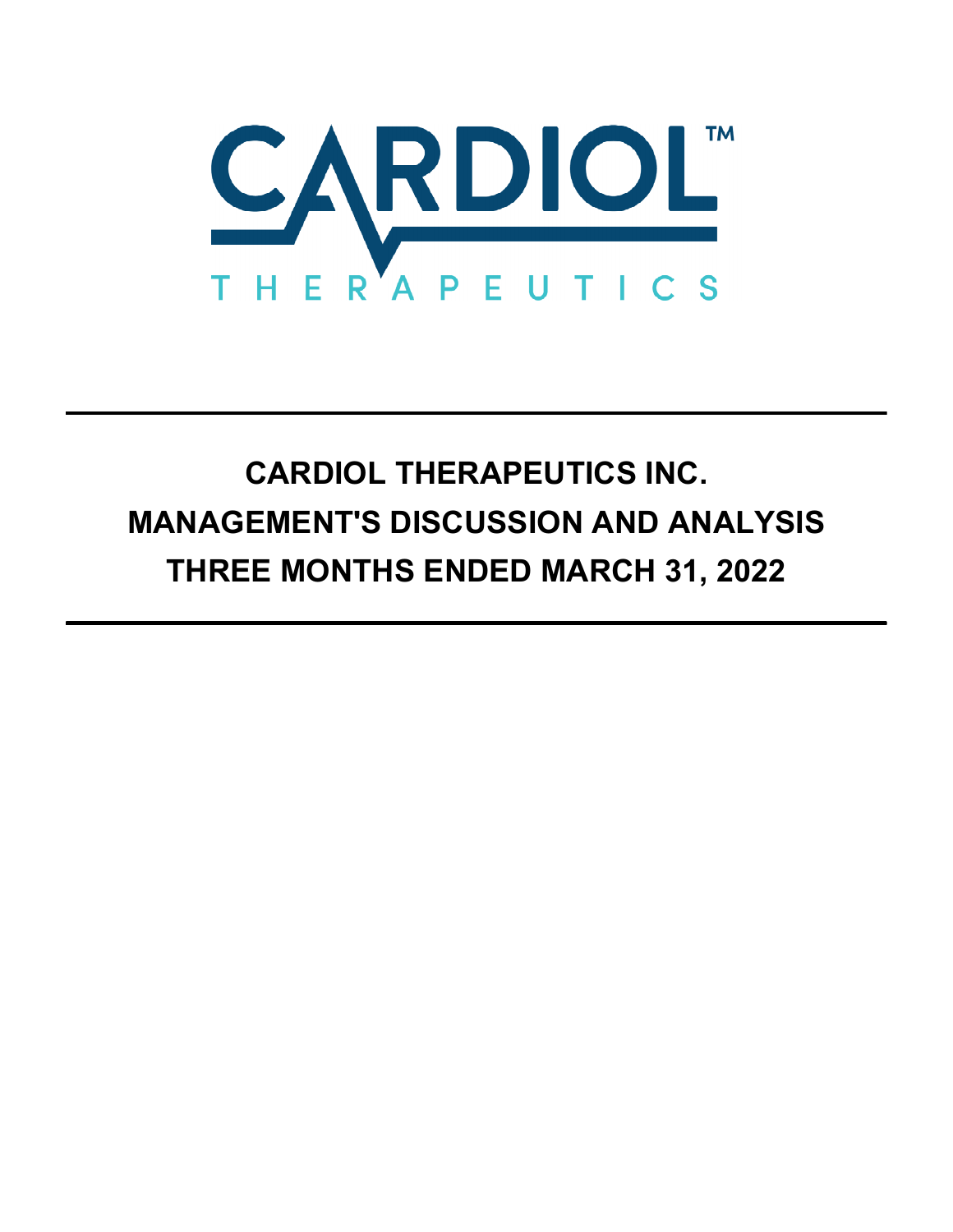# **MANAGEMENT'S DISCUSSION AND ANALYSIS**

# **Introduction**

The following management's discussion and analysis ("MD&A") of the financial condition and results of the operations of Cardiol Therapeutics Inc. (the "Corporation" or "Cardiol") constitutes Management's review of the factors that affected the Corporation's financial and operating performance for the three months ended March 31, 2022 (the "2022 Fiscal Period"). This MD&A was written to comply with the requirements of National Instrument 51-102 – Continuous Disclosure Obligations. This discussion should be read in conjunction with the financial statements for the years ended December 31, 2021 and 2020 and the unaudited condensed interim consolidated financial statements for the three months ended March 31, 2022 ("Financial Statements"), together with the respective notes thereto. Results are reported in Canadian dollars, unless otherwise noted. The Financial Statements and the financial information contained in this MD&A are prepared in accordance with International Financial Reporting Standards ("IFRS") as issued by the International Accounting Standards Board and interpretations of the IFRS Interpretations Committee. In the opinion of Management, all adjustments (which consist only of normal recurring adjustments) considered necessary for a fair presentation have been included.

This MD&A is dated May 10, 2022. All dollar amounts in this MD&A are reported in Canadian dollars, unless otherwise stated. Unless otherwise noted or the context indicates otherwise, the terms "we", "us", "our", "Cardiol" or the "Corporation" refer to Cardiol Therapeutics Inc.

This MD&A is presented current to May 10, 2022 unless otherwise stated. The financial information presented in this MD&A is derived from the Financial Statements. This MD&A contains forward-looking statements that involve risks, uncertainties, and assumptions, including statements regarding anticipated developments in future financial periods and our plans and objectives. There can be no assurance that such information will prove to be accurate, and readers are cautioned not to place undue reliance on such forward-looking statements. See "Forward-Looking Statements" and "Risk Factors".

## **Forward-Looking Information**

This MD&A contains forward-looking information that relates to the Corporation's current expectations and views of future events. In some cases, this forward-looking information can be identified by words or phrases such as "may", "might", "will", "expect", "anticipate", "estimate", "intend", "plan", "indicate", "seek", "believe", "predict", or "likely", or the negative of these terms, or other similar expressions intended to identify forward-looking information. Statements containing forward-looking information are not historical facts. The Corporation has based this forward-looking information on its current expectations and projections about future events and financial trends that it believes might affect its financial condition, results of operations, business strategy, and financial needs. The forward-looking information includes, among other things, statements relating to:

- our anticipated cash needs, and the need for additional financing;
- our development of oral cannabidiol for commercialization;
- our ability to develop new routes of administration of cannabidiol, including parenteral, for commercialization;
- our ability to develop new formulations of cannabidiol for commercialization;
- the successful development and commercialization of our current product candidates and the addition of future products;
- the ability for our drug delivery technologies to deliver cannabinoids and other anti-inflammatory drugs to inflamed and/or fibrotic tissue;
- our intention to build a pharmaceutical brand and cannabidiol products focused on addressing fibrosis and inflammation in heart disease, including acute myocarditis and chronic heart failure;
- the expected medical benefits, viability, safety, efficacy, effectiveness and dosing of cannabidiol;
- patents and intellectual property, including, but not limited to, our (a) ability to procure, defend, and/or enforce our intellectual property relating to our drugs, drug formulations, routes of administration, drug candidates, and associated uses, methods, and/or processes, and (b) freedom to operate;
- our competitive position and the regulatory environment in which we operate;
- our financial position; our business strategy; our growth strategies; our operations; our financial results; our dividend policy; our plans and objectives; and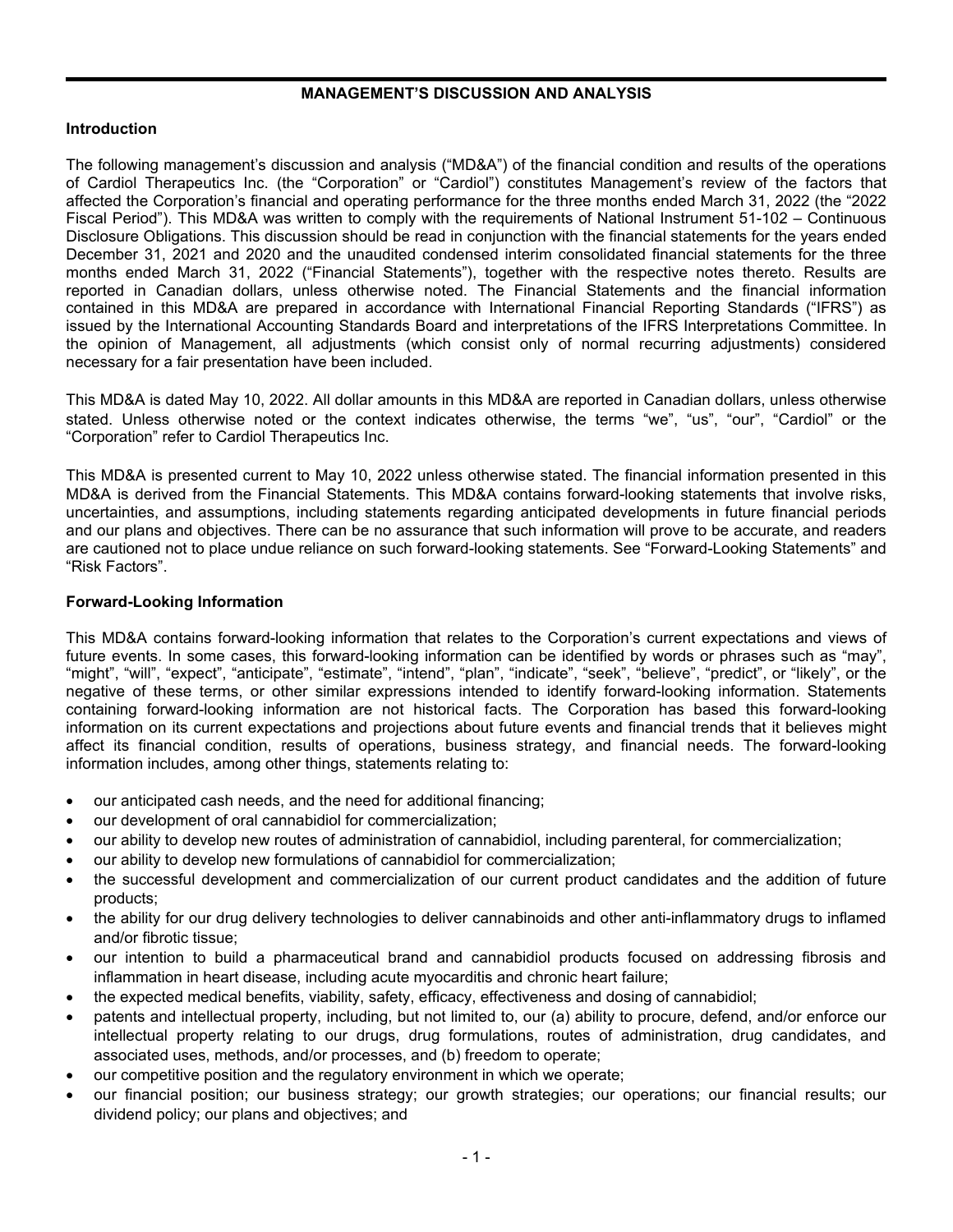expectations of future results, performance, achievements, prospects, opportunities, or the market in which we operate.

In addition, any statements that refer to expectations, intentions, projections, or other characterizations of future events or circumstances contain forward-looking information. Forward-looking information is based on certain assumptions and analyses made by the Corporation in light of the experience and perception of historical trends, current conditions, and expected future developments and other factors we believe are appropriate and are subject to risks and uncertainties. Although we believe that the assumptions underlying these statements are reasonable, they may prove to be incorrect, and we cannot assure that actual results will be consistent with this forward-looking information. Given these risks, uncertainties, and assumptions, prospective investors should not place undue reliance on this forwardlooking information. Whether actual results, performance, or achievements will conform to the Corporation's expectations and predictions is subject to a number of known and unknown risks, uncertainties, assumptions, and other factors, including those listed under "Risk Factors", which include:

- the inherent uncertainty of product development;
- our requirement for additional financing;
- our negative cash flow from operations:
- our history of losses:
- dependence on success of our early-stage product candidates which may not generate revenue;
- reliance on Management, loss of members of Management or other key personnel, or an inability to attract new Management team members;
- our ability to successfully design, initiate, and complete clinical trials, including the high cost, uncertainty, and delay of clinical trials, and additional costs associated with any failed clinical trials;
- the uncertainty our investigational products will have a therapeutic benefit in the clinical indications we are pursuing;
- potential equivocal or negative results from clinical trials and their adverse impacts on our future commercialization efforts;
- our ability to receive and maintain regulatory exclusivities, including Orphan Drug Designations, for our drugs and drug candidates;
- delays in achievement of projected development goals;
- management of additional regulatory burdens;
- volatility in the market price for our securities;
- failure to protect and maintain and the consequential loss of intellectual property rights;
- third-party claims relating to misappropriation by the Corporation of their intellectual property;
- reliance on third parties to conduct and monitor our pre-clinical studies and clinical trials;
- our product candidates being subject to controlled substance laws which may vary from jurisdiction to jurisdiction;
- changes in laws, regulations, and guidelines relating to our business, including tax and accounting requirements;
- our reliance on early-stage research regarding the medical benefits, viability, safety, efficacy, and dosing of cannabidiol;
- claims for personal injury or death arising from the use of products and product candidates produced by us;
- uncertainty relating to market acceptance of our product candidates;
- our lack of experience in commercializing any products;
- the level of pricing and reimbursement for our products and product candidates, if approved;
- our dependence on Dalton Chemical Laboratories, Inc. operating as Dalton Pharma Services ("Dalton") and other contract manufacturers;
- unsuccessful collaborations with third parties;
- business disruptions affecting third-party suppliers and manufacturers;
- lack of control in future production and selling prices of our product candidates;
- our lack of experience in selling, marketing, or distributing our products;
- competition in our industry;
- our inability to develop new technologies and products and the obsolescence of existing technologies and products;
- unfavorable publicity or consumer perception towards our products;
- product liability claims and product recalls;
- expansion of our business to other jurisdictions;
- fraudulent activities of employees, contractors, and consultants;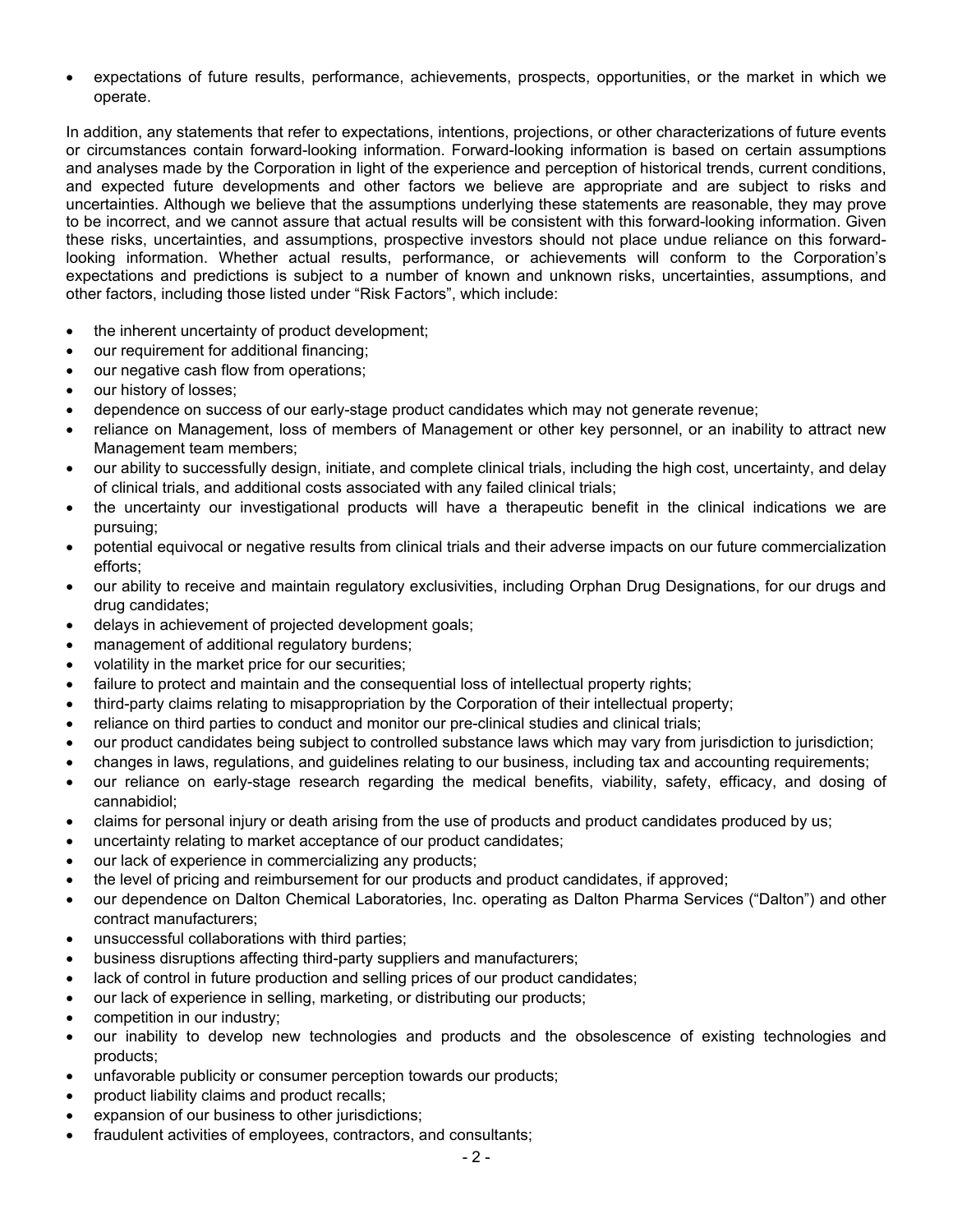- our reliance on key inputs and their related costs;
- difficulty associated with forecasting demand for our products;
- operating risk and insurance coverage;
- our inability to manage growth;
- conflicts of interest among our officers and Directors;
- managing damage to our reputation and third-party reputational risks;
- relationships with customers and third-party payors and consequential exposure to applicable anti-kickback, fraud, and abuse, and other healthcare laws;
- exposure to information systems security threats;
- no dividends for the foreseeable future;
- future sales of common shares and warrants by existing shareholders causing the market price for the common shares and warrants to fluctuate;
- the issuance of common shares in the future causing dilution; and
- the impact of the recent novel coronavirus ("COVID-19") pandemic on operations, including the conduct and completion of clinical trials.

If any of these risks or uncertainties materialize, or if assumptions underlying the forward-looking information prove incorrect, actual results may vary materially from those anticipated in the forward-looking information.

Information contained in forward-looking information in this MD&A is provided as of May 10, 2022, and we disclaim any obligation to update any forward-looking information, whether as a result of new information or future events or results, except to the extent required by applicable securities laws. Accordingly, potential investors should not place undue reliance on forward-looking information.

## **Overview**

On December 20, 2018, the Corporation completed its initial public offering (the "IPO") on the Toronto Stock Exchange (the "TSX"). As a result, the common shares commenced trading on the TSX under the symbol "CRDL". On May 12, 2021, warrants arising from a "bought deal" short form prospectus offering that closed on the same date, commenced trading on the TSX. These warrants trade under the symbol "CRDL.WT.A". On August 10, 2021, the Corporation's common shares commenced trading on the Nasdaq Capital Market ("Nasdaq") under the symbol "CRDL".

The Corporation is a clinical-stage life sciences company focused on the research and clinical development of cannabidiol as an anti-fibrotic and anti-inflammatory therapy for the treatment of cardiovascular disease ("CVD"). The Corporation's lead product candidate, CardiolRx<sup>™</sup>, is a pharmaceutically produced oral cannabidiol formulation that is being clinically developed for use in cardiovascular medicine. Extensive pre-clinical investigations in models of CVD have demonstrated anti-fibrotic activity of cannabidiol, as well as anti-inflammatory, anti-ischemic, and anti-arrhythmic actions. In experimental models of heart failure and cardiac injury, cannabidiol has also been shown to be cardioprotective by attenuating cardiac hypertrophy, fibrosis, and the production markers of cardiac re-modelling.

CardiolRx is currently being evaluated in a Phase II/III multi-national, randomized, double-blind, placebo-controlled study (the *LANCER* trial). *LANCER* is designed to evaluate the efficacy and safety of CardiolRx as a cardioprotective therapy to reduce major cardiovascular and respiratory events in patients hospitalized with COVID-19 who have a prior history of, or risk factors for, CVD, and to investigate the influence CardiolRx has on symptomatic status and key biomarkers associated with heart disease. It is now recognized that the impact of SARS-CoV-2 infection that causes COVID-19 is not limited to the pulmonary system. People who have had COVID-19 have an increased risk and burden for adverse cardiovascular outcomes (such as acute myocardial infarction, dysrhythmias, pulmonary embolism, pericarditis, myocarditis, stroke, and heart failure) up to one year following their COVID-19 diagnosis.

The Corporation has also received Investigational New Drug Application ("IND") authorization by the United States Food and Drug Administration ("FDA") to conduct a Phase II multi-national, randomized, double-blind, placebocontrolled trial designed to evaluate the efficacy and safety of CardiolRx in acute myocarditis. This disease remains an important cause of acute and fulminant heart failure and is a leading cause of sudden cardiac death in people less than 35 years of age. Although viral causes of myocarditis are the most common, myocarditis can result from a broad range of infections and can be caused by certain drugs, including chemo-therapeutic agents used to treat several common cancers. Myocarditis can also manifest as post-acute sequelae of SARS-CoV-2 infection and, more recently, has been reported as a rare complication associated with certain vaccines for COVID-19. The Corporation believes there is a significant opportunity to develop CardiolRx as an orphan drug for the treatment of acute myocarditis, for which there is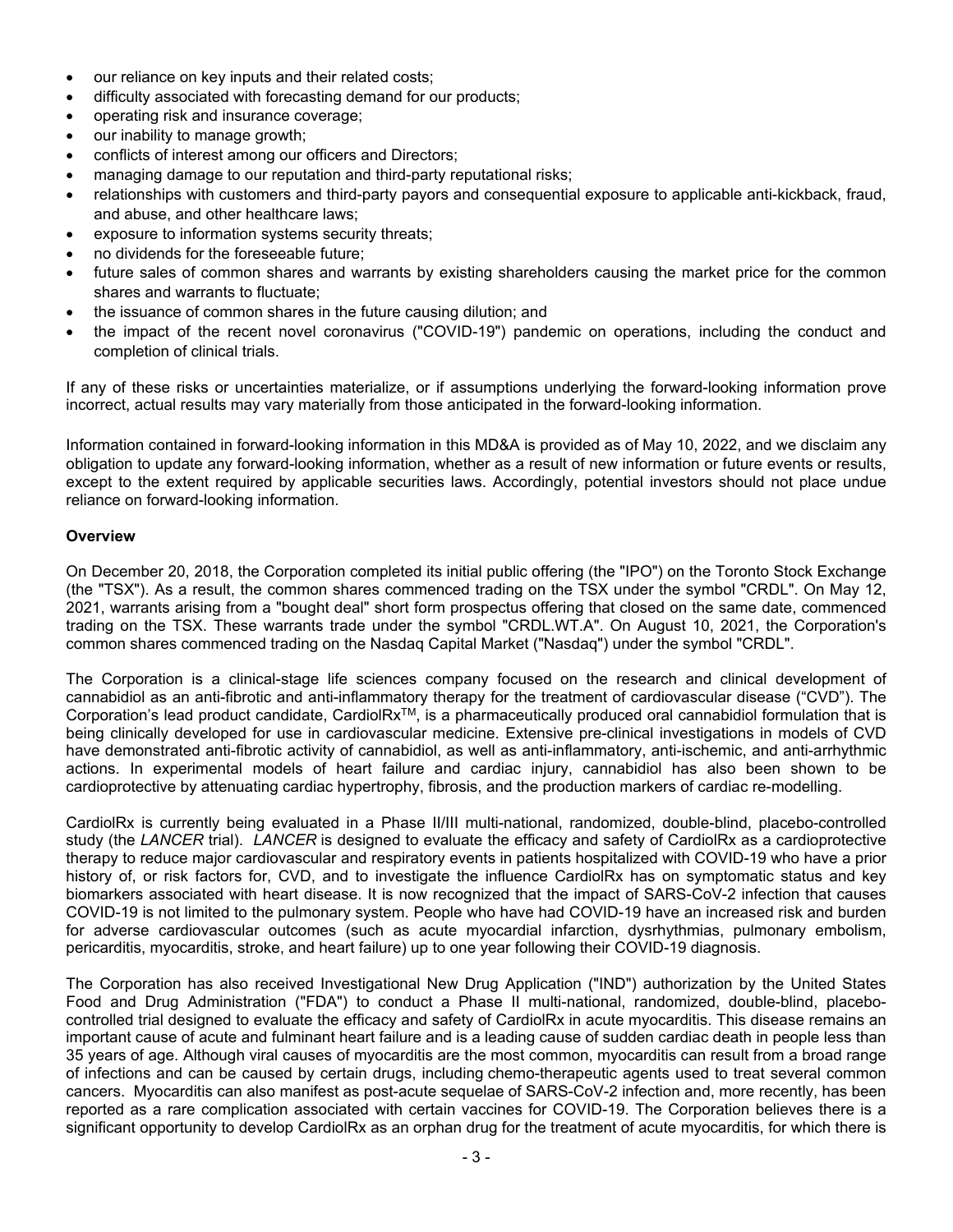currently no accepted standard of care.

In addition, the Corporation is developing a subcutaneous cannabidiol formulation for the treatment of fibrosis and inflammation in the heart that is associated with the development and progression of heart failure. Heart failure is estimated to affect 64 million people globally and remains a leading cause of death and hospitalization, with associated annual healthcare costs in the U.S. alone exceeding \$30 billion.

# **Operations Highlights**

# **During the 2022 Fiscal Period**

(i) During the 2022 Fiscal Period, the Corporation granted 280,000 stock options to certain consultants and directors of the Corporation. Each option allows the holder to acquire one common share of the Corporation at exercise prices between \$2.07 and \$2.18 with expiry dates between January 11, 2027, and March 14, 2027. These options vest onethird on each anniversary date.

(ii) In January 2022, the Corporation announced the appointment of its Scientific Advisory Board (See "Clinical Highlights - Scientific Advisory Board").

(iii) In March 2022, the Corporation announced the appointment of Jennifer M. Chao to its Board of Directors. Ms. Chao has also been appointed Chair of the Corporate Governance and Compensation Committee. Iain Chalmers has stepped down from the Board of Directors to accommodate Ms. Chao's appointment.

Ms. Chao has over 25 years of experience in the biotech and life sciences industries focused primarily on finance and corporate strategy. She is Managing Partner of CoreStrategies Management, LLC, a company she founded in 2008 to provide transformational corporate and financial strategies to biotech/life science companies for maximizing core valuation. She currently serves on the Board of Directors of Endo International ("Endo") and is a member of the Audit Committee and Compliance Committee. Prior to joining Endo, Ms. Chao served as Chairman of the Board of BioSpecifics Technologies Corp. (BioSpecifics) from October 2019 until its acquisition by Endo for approximately US \$660 million in December 2020. She also served as Chair of BioSpecifics' Compensation Committee and as a member of the Audit Committee, Strategy Committee, Intellectual Property Committee, and Nominating and Corporate Governance Committee from 2015 to 2020.

Additionally, from 2004 to 2008, Ms. Chao was Managing Director and Senior Lead Biotechnology Securities Analyst at Deutsche Bank, responsible for U.S. large- and small- to mid-cap biotechnology companies with global client coverage; and was known for differentiated fundamentals securities analysis and high visibility coverage of game changing technologies, paradigm shifting treatment algorithms, industry trends and portfolio risk/reward management. Prior to that, Ms. Chao served as Managing Director and Senior Lead Biotechnology Analyst at RBC Capital Markets and VP, Senior Biotechnology Analyst at Leerink Swann & Co. Ms. Chao was a research fellow at Massachusetts General Hospital/Harvard Medical School, as a recipient of the BioMedical Research Career Award, and received her B.A. in Politics and Greek Classics from New York University.

(iv) In March 2022, the Corporation incorporated a wholly-owned subsidiary, Cardiol Therapeutics USA Inc. ("Cardiol USA"), under the laws of Delaware.

# **Clinical Highlights**

# *Phase II/III study – COVID-19 (LANCER)*

In September 2020, the FDA authorized the Corporation's IND to commence a Phase II/III, double-blind, placebocontrolled clinical trial investigating the efficacy and safety of CardiolRx, an oral cannabidiol formulation that is pharmaceutically manufactured under cGMP, in 422 hospitalized COVID-19 patients with a prior history of, or risk factors for, CVD.

In December 2020, Cardiol announced the appointment of the contract research organization (the "CRO"), Worldwide Clinical Trials ("Worldwide"), for its Phase II/III trial in high-risk patients hospitalized with COVID-19. Worldwide has been the CRO for multiple international COVID-19 clinical programs and has extensive experience in conducting clinical research focused on cardiovascular disease. With a global footprint, Worldwide provides drug development expertise from early phase to late-stage clinical development, post-approval, and real-world evidence studies; delivering high quality clinical programs designed to support regulatory approvals in multiple jurisdictions. Employing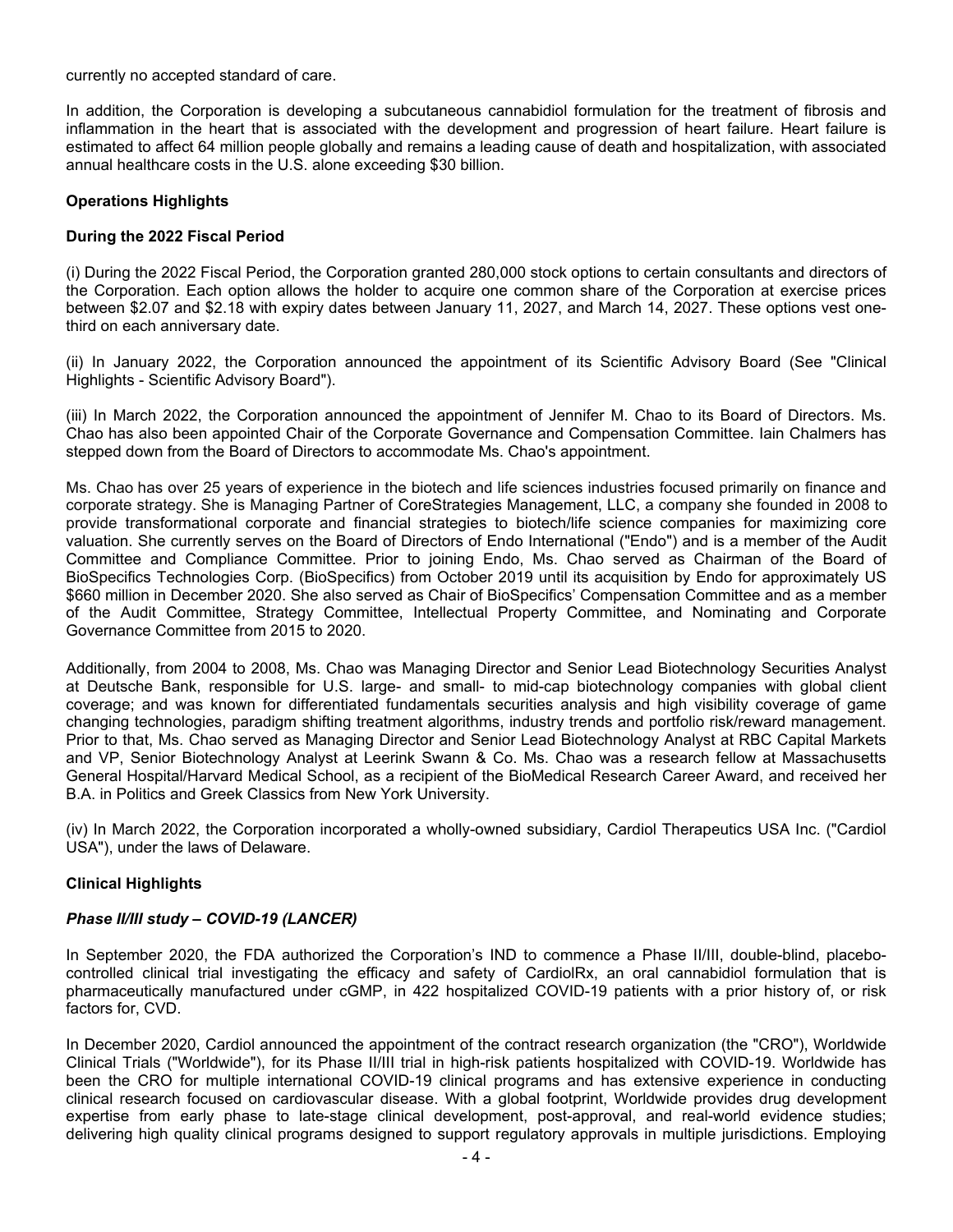more than 1,900 professionals, Worldwide provides drug development support services in over 60 countries with offices in North and South America, Europe, and Asia.

Cardiol's Phase II/III trial has been designed to evaluate the efficacy, and safety, of CardiolRx as a cardioprotective therapy to reduce major cardiovascular and respiratory events in patients hospitalized, with a confirmed diagnosis of COVID-19, and who have pre-existing CVD and/or significant risk factors for CVD, and to investigate the influence CardiolRx has on symptomatic status and key biomarkers associated with heart disease. The composite primary efficacy endpoint will be the difference between the active and placebo groups in the percentage of patients who develop, during the first twenty-eight days following randomization and first dose of study medication, one or more of several common outcomes in this patient population. These are all-cause mortality, requirement for ICU admission and/or ventilatory support, as well as cardiovascular complications, including the development of heart failure, acute myocardial infarction, myocarditis, stroke, or new sustained or symptomatic arrhythmia.

Patients with COVID-19 primarily present with respiratory symptoms which can progress to bilateral pneumonia and serious pulmonary complications. It is now recognized that the impact of COVID-19 is not limited to the pulmonary system. Individuals with pre-existing CVD or who have risk factors for CVD (such as diabetes, hypertension, obesity, current smokers, abnormal serum lipids, or age greater than 64) are at significantly greater risk of developing serious disease from COVID-19 and experience greater morbidity. Moreover, such COVID-19 patients are at significant risk of developing cardiovascular complications (such as acute myocardial infarction, cardiac arrhythmias, myocarditis, stroke, and heart failure) during the course of their illness. Cardiol believes a therapeutic strategy that limits the number or severity of both pulmonary and cardiovascular complications will improve the socioeconomic burden of this disease.

In March 2022, the Corporation announced it received authorization from the FDA and regulatory agencies in Brazil and Mexico to modify the inclusion criteria for the *LANCER* trial to allow the eligible patient pool to include the following: (i) vaccinated patients; (ii) use of therapies approved for treatment of COVID-19 under emergency use authorization label; and (iii) a prior history of smoking or obesity, both CVD risk factors prevalent in younger patients. The Corporation also announced plans to expand the clinical trial infrastructure to include up to an additional 20 clinical research centers.

The rationale for using cannabidiol to treat patients with COVID-19 is based on pre-clinical investigations conducted by Cardiol and others in models of cardiovascular disease which have demonstrated anti-fibrotic activity of cannabidiol, as well as anti-inflammatory, anti-ischemic and anti-arrhythmic actions. In experimental models of heart failure and cardiac injury, cannabidiol has also been shown to be cardioprotective by attenuating cardiac hypertrophy, fibrosis, and the production markers of cardiac re-modelling.

The *LANCER* study was designed and will be overseen by an independent Steering Committee, consisting of international thought leaders in cardiovascular disease. Members of the Steering Committee include:

## Dennis M. McNamara, MD (Chair)

Dr. Dennis McNamara is a Professor of Medicine at the University of Pittsburgh. He is also the Director of the Center for Heart Failure Research at the University of Pittsburgh Medical Center. Dr. McNamara received his undergraduate/graduate education at Yale University, New Haven, Connecticut, and Harvard Medical School, Boston, Massachusetts, respectively. He completed his internship, residency, and cardiology fellowship at Massachusetts General Hospital in Boston. McNamara's current research interests include etiology and pathogenesis of dilated cardiomyopathies; inflammatory syndromes of cardiovascular disease; myocardial recovery in recent onset nonischemic primary cardiomyopathy; etiology and management of peripartum cardiomyopathy; and genetic modulation of outcomes in cardiovascular disease.

## Leslie T. Cooper, Jr., MD (Co-Chair)

Dr. Leslie T. Cooper, Jr., is a general cardiologist and the chair of the Department of Cardiovascular Medicine at the Mayo Clinic in Jacksonville, Florida. Dr. Cooper's clinical interests and research focus on clinical and translational studies of rare and undiagnosed cardiomyopathies, myocarditis, and inflammatory cardiac and vascular diseases, such as giant cell myocarditis, cardiac sarcoidosis, and eosinophilic myocarditis. He has published over 130 original peerreviewed papers, as well as contributing to and editing books on myocarditis. In addition to his clinical and research work, Dr. Cooper is a fellow of the American College of Cardiology, the American Heart Association, the European Society of Cardiology Heart Failure Association, and the Heart Failure Society of America. He is also the founder and former president of the Myocarditis Foundation and continues to serve on its Board of Directors.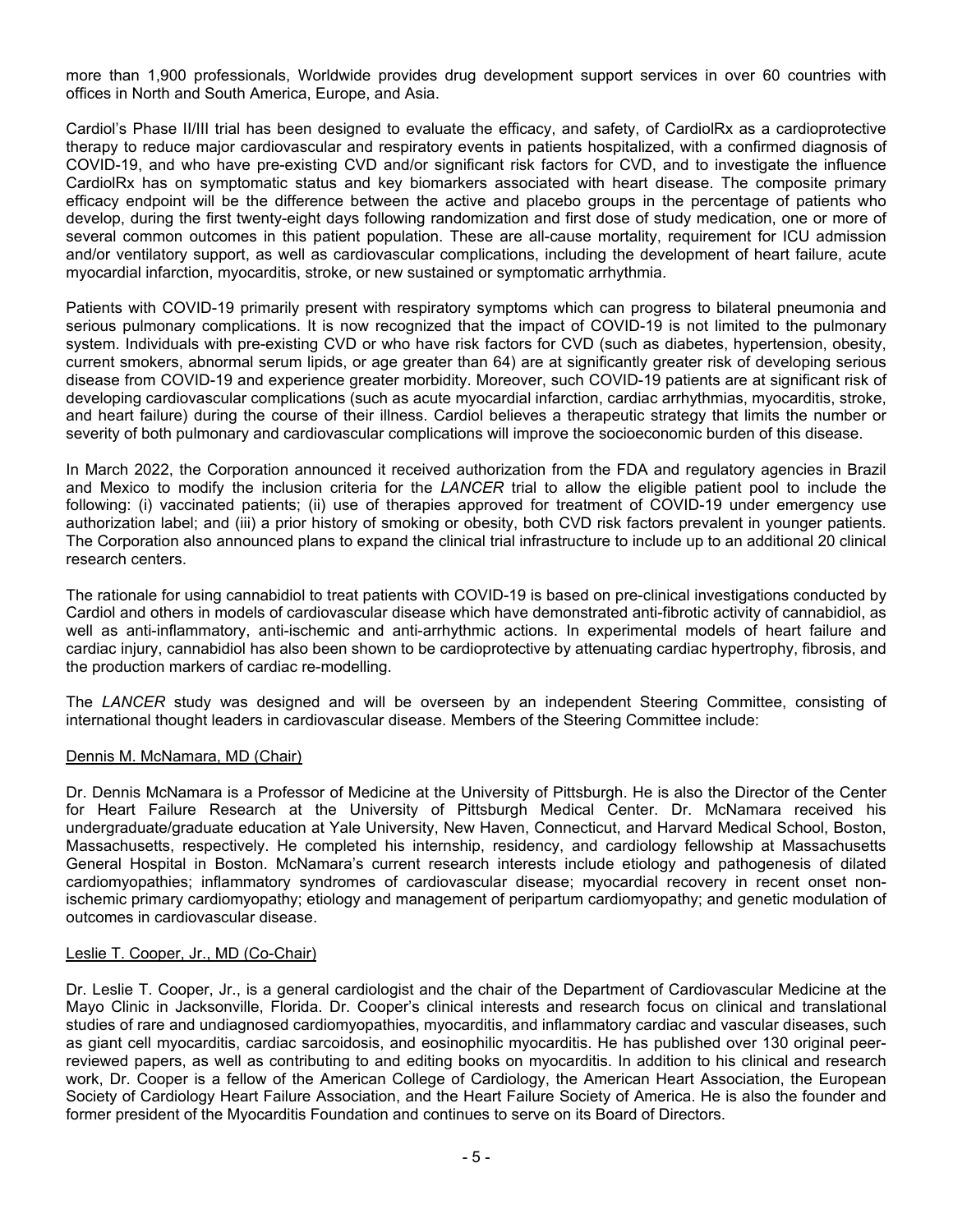## Arvind Bhimaraj, MD

Dr. Arvind Bhimaraj is American Board certified in internal medicine, cardiovascular disease and advanced heart failure and transplantation. In addition, he holds Board Certification for Nuclear Cardiology and Adult Echocardiography. He is a member of the Methodist DeBakey Heart and Vascular Center, Houston Methodist Hospital and is currently serving as the Interim Chief of the Division of Heart Failure. His expertise spans the spectrum of heart failure from new onset disease to advanced heart failure. He is also a member of the J.C. Walter Jr. Transplant Center, Houston Methodist Hospital where he cares for patients with mechanical assist devices and heart transplants. He is also the Co-director of the Heart failure Disease Management service and overseas the quality aspects of care for general heart failure at the Houston Methodist hospital. Dr. Bhimaraj has a research interest in non-myocyte cell transitions and its role in cardiac recovery from heart failure. He is the co-director of the Heart failure translational research laboratory, where he oversees his research of the role of endothelial cells in causing scarring in the heart and is actively researching the ability of the heart to heal and recover from heart failure.

## Barry Trachtenberg, MD

Dr. Barry H. Trachtenberg is a cardiologist specializing in heart failure and cardiac transplantation. His clinical experience includes heart failure and heart transplantation, mechanical support pumps, cardio-oncology, inflammatory cardiomyopathies, and cardiac amyloidosis. He has over 50 publications related to heart failure, cardio-oncology, and cardiomyopathies. Dr. Trachtenberg is the Heart Failure Chair for the Texas Chapter of the American College of Cardiology and is a member of the Cardio-Oncology ACC Council and the Education Committee for the International Cardio-Oncology Society. He works at Houston Cardiovascular Associates and is a member of the Houston Methodist DeBakey Heart and Vascular Center and the J.C. Walter Methodist Transplant Center.

## Wai Hong Wilson Tang, MD

Dr. Wai Hong Wilson Tang is the Advanced Heart Failure and Transplant Cardiology specialist at the Cleveland Clinic in Cleveland, Ohio. Dr. Tang is also the Director of the Cleveland Clinic's Center for Clinical Genomics; Research Director, and staff cardiologist in the Section of Heart Failure and Cardiac Transplantation Medicine in the Sydell and Arnold Miller Family Heart & Vascular Institute at the Cleveland Clinic. He attended and graduated from Harvard Medical School in 1996, having over 23 years of diverse experience, especially in Advanced Heart Failure and Transplant Cardiology. Dr. Tang is affiliated with many hospitals including the Cleveland Clinic and cooperates with other doctors and physicians in medical groups including The Cleveland Clinic Foundation.

## Peter Liu, MD

Dr. Peter Liu is the Chief Scientific Officer and Vice President, Research, of the University of Ottawa Heart Institute, and Professor of Medicine and Physiology at the University of Toronto and University of Ottawa. He was the former Scientific Director of the Institute of Circulatory and Respiratory Health at the Canadian Institutes of Health Research, the major federal funding agency for health research in Canada. Prior to that role, he was the inaugural Director of the Heart & Stroke/Lewar Centre of Excellence in Cardiovascular Research at University of Toronto. Dr. Liu received his MD from the University of Toronto, and postgraduate training at Harvard University. His laboratory investigates the causes and treatments of heart failure, the role of inflammation, and the identification of novel biomarkers and interventions in cardiovascular disease. Dr. Liu has published over 300 peer-reviewed articles in high impact journals and received numerous awards in recognition of his research and scientific accomplishments.

#### Carsten Tschöpe, MD

Dr. Carsten Tschöpe is Professor of Medicine and Cardiology. Vice Director of the Department of Internal Medicine and Cardiology, Charité Hospital, Freie Universität Berlin. He received his doctorate in medicine in 1993 and has over 140 peer-reviewed publications, including overview and book articles, and 120 international original articles. His research interests include inflammatory cardiomyopathy, diabetic cardiopathy, and ischemic cardiopathy. He also includes diastolic dysfunction, endothelial dysfunction, peptide systems, and experimental and clinical studies in cardiology and stem cells in his research studies. For his outstanding research work, Dr. Tschöpe was awarded the prestigious Arthur Weber Prize by the German Cardiac Society – Cardiovascular Research.

## Matthias Friedrich, MD

Dr. Matthias Friedrich earned his MD at the Friedrich-Alexander-University Erlangen/Nuernberg, Germany. He completed his training as an internist and cardiologist at the Charité University Medicine Center, Humboldt University in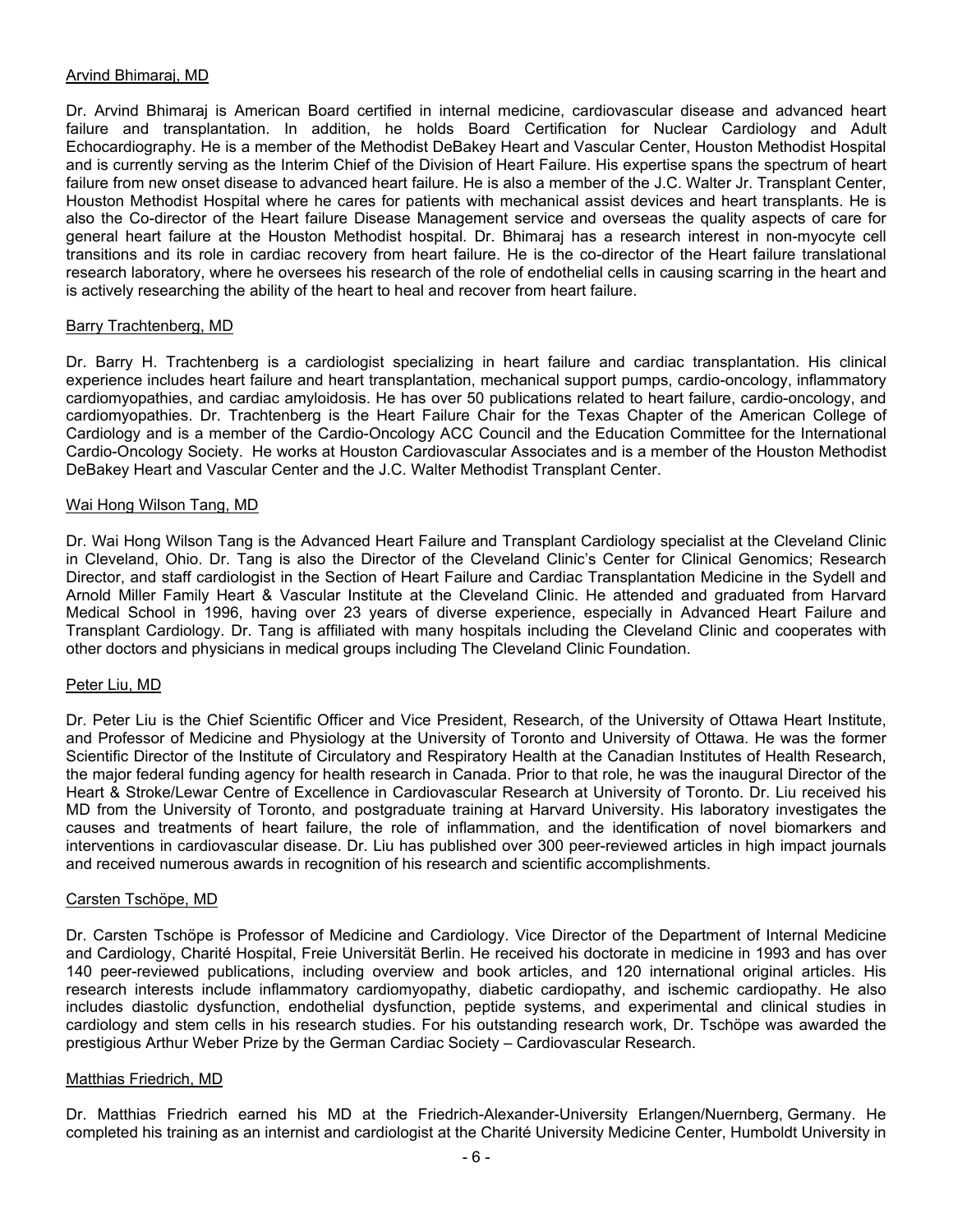Berlin. After appointments with the University of Calgary and the Université de Montréal/Montreal Heart Institute, he joined the Departments of Medicine and Diagnostic Radiology as a Full Professor, and also acts as Chief of Cardiovascular Imaging and Scientific Director of the Courtois Cardiovascular Signature Program at the McGill University Health Centre. He also has an appointment with the Department of Medicine at Heidelberg University in Germany. He is staff cardiologist at the Royal Victoria Hospital and an active researcher with a strong interest in novel imaging techniques. He has focused the research activities of his team of 20+ researchers on cardiac MRI of myocardial injury, including acute ischemic and inflammatory conditions. His scientific interest is focused on new approaches for diagnosing cardiovascular disease using Cardiovascular Magnetic Resonance (CMR) Imaging, with a special interest in novel diagnostic approaches to visualize heart disease. He authored or co-authored more than 200 peer-reviewed publications, with more than 20,000 citations. He was the Founding President of the Canadian Society for Cardiovascular Magnetic Resonance and President of the Society for Cardiovascular MR (SCMR). Dr. Friedrich is also Scientific Director of the Courtois Cardiovascular Signature Program, a long-term initiative for developing AIinformed strategies for personalized cardiovascular health management.

## Guilherme Oliveira, MD, MBA

Dr. Guilherme Oliveira is a Professor of Medicine and Chairman of Cardiovascular Sciences at the University of South Florida Health Morsani College of Medicine. He is also the Executive Director of the Tampa General Hospital Heart and Vascular Institute, located in Tampa, Florida. Dr. Oliveira received his Doctor of Medicine from Universidade Federal do Rio De Janeiro, Rio De Janeiro, Brazil and completed the Internal Medicine Residency Program at the Mayo Graduate School, Rochester, Minnesota. He served a Fellowship at the Baylor College of Medicine, Houston, Texas, and earned an MBA at the Massachusetts Institute of Technology, Cambridge, Massachusetts. Dr. Oliveira's areas of expertise include advanced heart failure; left ventricular assist devices; onco-cardiology; heart transplantation; and mechanical circulatory support. For his outstanding work, Dr. Oliveira was granted admission into the Fellowship of the American College of Cardiology.

## Paolo Caramori, MD, PhD, FSCAI

Dr. Paolo Caramori is currently head of the Division of Cardiovascular Medicine and the Center for Diagnosis and Interventional Treatment at Hospital São Lucas at PUCRS and coordinator of Cardiarte. He also works at Hospital Mãe de Deus and Hospital Moinhos de Vento, in Porto Alegre (RS). He has intense scientific activity, publishing several articles that, to date, have received more than 3,100 international citations. He has supervised nine doctoral theses and 12 master's dissertations. Dr. Caramori graduated in Medicine from the Federal University of Rio Grande do Sul (UFRGS) in 1988. He completed his residency in Internal Medicine and then in Cardiology at Hospital de Clínicas de Porto Alegre, linked to UFRGS, from 1989 to 1992. He obtained his master's degree in Cardiology from UFRGS in 1995. Afterwards, he resided for three years in Toronto (Canada), where he held a Clinical Fellowship in Interventional Cardiology at the Toronto General Hospital, at the University of Toronto. In 1999, he received the title of Doctor of Cardiology and Cardiovascular Sciences.

In January 2021, the Corporation announced the formation of the Data Safety Monitoring Committee (the "DSMC") and the Clinical Endpoint Committee (the "CEC") for the *LANCER* trial. The DSMC comprises independent experts who will assess the patient safety data, and, if needed, critical efficacy endpoints of the trial. In order to do so, the DSMC may review unblinded study information (on a patient level or treatment group level) during the conduct of the trial. After each data review, the DSMC will advise the study Steering Committee with recommendations for protocol modifications, if concerns over safety have developed, or that the study should continue according to the protocol if no concerns are identified. The DSMC will also perform an interim analysis after 200 patients have completed the study, to be certain that the investigational drug is not exposing trial patients to undo risk. Study management will also perform a blinded analysis at this time to determine if the expected number of endpoints have occurred or if the sample size for the study needs to be adjusted so that enough patients will be enrolled to achieve statistical significance.

The DSMC for the *LANCER* trial currently consists of three members:

- **Chair: Dr. Jean Lucien Rouleau** Professor and Former Dean, University of Montreal and Cardiologist, Montreal Heart Institute. Dr. Rouleau has an international reputation in cardiovascular research, particularly in basic mechanisms and improving the clinical care of patients with heart failure. His publication list includes more than 540 articles and seven book chapters;
- **Statistician: Dr. George Wells** Professor, School of Epidemiology, Public Health and Preventive Medicine, University of Ottawa and Director, Cardiovascular Research Methods Centre, University of Ottawa Heart Institute. Dr. Wells has worked extensively with governments and non-government research organizations, as well as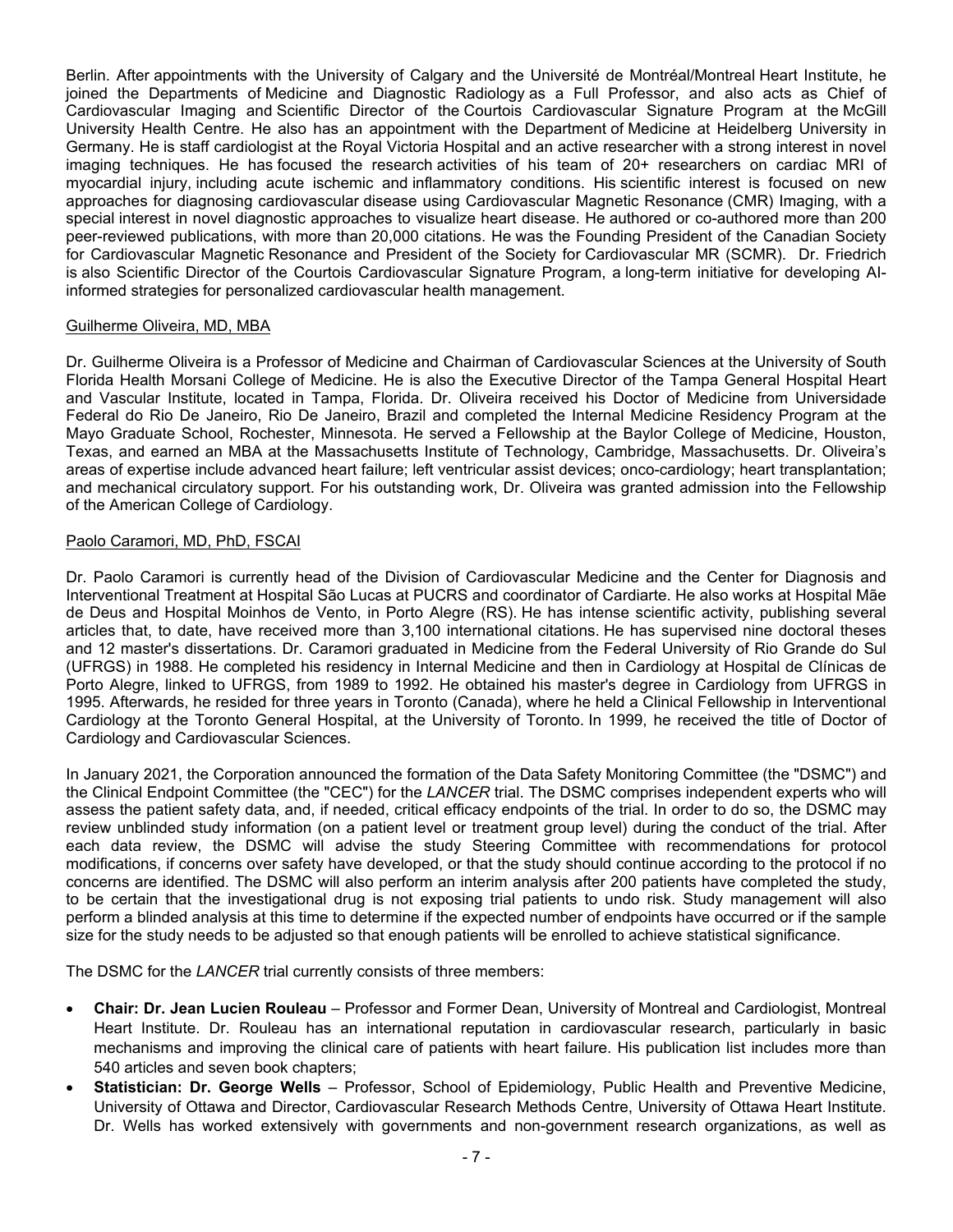private pharmaceutical and biotechnology companies. He has been an Investigator in over 300 research projects with research funding exceeding \$190 million. Dr. Wells is the author or co-author of over 1,000 published articles; and

 **Dr. John Teerlink** – Professor of Medicine, University of California, San Francisco and Director of Heart Failure and the Echocardiographic Laboratory at the San Francisco Veterans Affairs Medical Center. Dr. Teerlink is actively involved in many acute and chronic heart failure clinical trials, serving on endpoint, data safety monitoring and steering committees for numerous international cardiovascular studies. Among multiple committee positions, he has served on the Acute Heart Failure Committee of the European Society of Cardiology Heart Failure Association and has served on the National Committee on Heart Failure and Transplantation of the American Heart Association, as well as multiple cardiovascular journal Editorial Boards, including as the Guest Editor-in-Chief for JACC:Heart Failure, and as an Associate Editor for the European Journal of Heart Failure. He currently serves as the President-Elect of the Heart Failure Society of America.

The CEC comprises clinical experts in cardiology and Intensive Care and has been established to ensure accurate and consistent assessment of the trial endpoints and/or serious adverse events. In order to ensure an unbiased endpoint assessment, members of the CEC are blinded to treatment assignment. The goal of the CEC is to standardize endpoints and optimize data quality.

The CEC for the *LANCER* trial currently consists of three members:

- **Chair: Dr. Brent Mitchell** Professor of Cardiac Sciences and Former Director of the Libin Cardiovascular Institute, University of Calgary. Dr. Mitchell completed a Fellowship in Clinical Cardiology at Dalhousie University in Halifax, and a Fellowship in clinical electrophysiology at Stanford University Medical Centre, California. Dr. Mitchell's clinical practice and research interests are in the area of cardiac electrophysiology, particularly in the diagnosis and management of tachyarrhythmias. Dr. Mitchell has published several sentinel papers in the diagnosis and management of serious cardiac arrhythmias;
- **Dr. Maria Rosa Costanzo** Professor, Rush Medical College and Cardiologist, Advocate Health, Naperville, IL. Dr. Costanzo is Board Certified in Advanced Heart Failure and Cardiac Transplantation. Dr. Costanzo is currently the Medical Director of the Midwest Heart Specialists – Advocate Medical Group Heart Failure and Pulmonary Arterial Hypertension Programs, and Medical Director of the Edward Hospital Center for Advanced Heart Failure. Dr. Costanzo has published nearly 200 peer-reviewed manuscripts and is the author of numerous review papers, monographs, and book chapters; and
- **Dr. Courtney Bennett** A consultant cardiologist who specializes in Cardiac Critical Care and echocardiography. She is board certified in both Cardiovascular Medicine and Critical Care Medicine and is the current Medical Director of the Cardiac Intensive Care Unit. Her clinical interests include management of acute cardiac emergencies, advancing the care of patients with cardiogenic shock, Ischemic heart disease, myocardial perfusion echocardiography, and point-of-care ultrasound**.** She is an Associate Professor of Medicine in the Mayo Clinic College of Medicine and Science. Dr. Bennett has leadership roles on multiple education committees for both the Cardiovascular Medicine Fellowship and Internal Medicine Residency.

In April 2021, Cardiol announced the first patient enrolled in the Phase II/III study. Subject to the manner in which the pandemic evolves and vaccine uptake, compliance, and effectiveness, the Corporation expects to complete patient enrollment during H2, 2022. Top-line data from the study is expected during H1, 2023. Cardiol has budgeted additional costs of approximately USD \$11.3 million for study execution and \$1.3 million for potential post-study analysis.

Subject to study outcomes, Management intends to review the findings from the *LANCER* study with the FDA to determine what additional studies may be required to support a New Drug Application for CardiolRx. Cardiol may also review study outcomes with prospective development and commercialization partners from the pharmaceutical industry.

# *Phase II study – Acute myocarditis*

In August 2021, Cardiol received authorization from the FDA for its IND for a Phase II clinical trial of CardiolRx in acute myocarditis. Cardiol's acute myocarditis program has been designed by an independent Steering Committee comprised of thought leaders in cardiology from North America and Europe. The study is expected to commence in H1 2022, with patient recruitment estimated to take 12 to 18 months. Cardiol has budgeted additional costs to complete this study to be approximately \$13.4 million.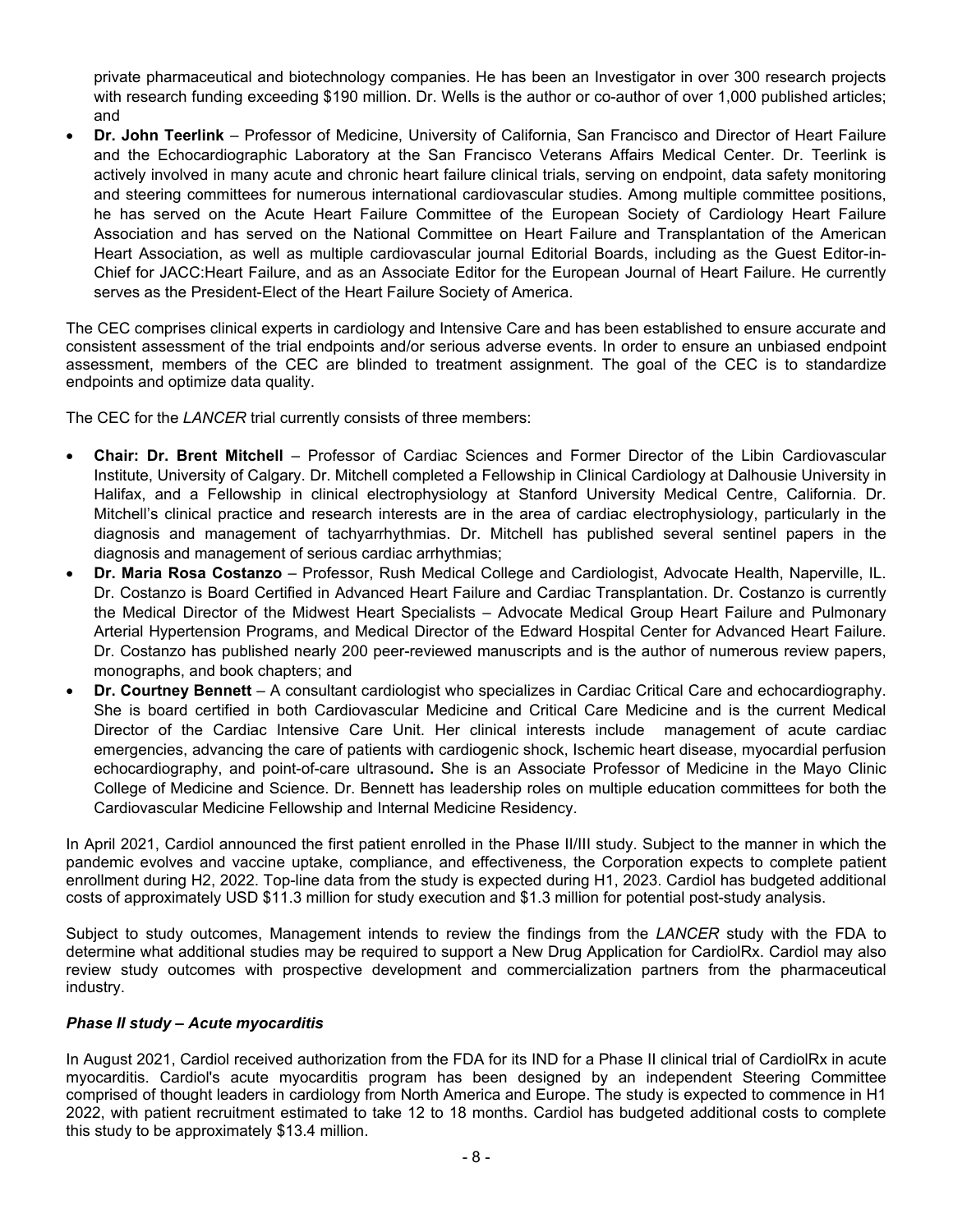If Cardiol determines that the Phase II study meets its objectives, it currently expects to undertake the next steps of its clinical development program, which would consist of a larger clinical study, the details of which will be determined in conjunction with regulatory agencies discussions. The Corporation expects the completion of this clinical development program, if undertaken, to take at least until 2025 and may involve a commercial partner from the pharmaceutical industry, with research, development, and commercialization costs potentially being shared with its commercial partner. Cardiol relies on CROs, clinical data management organizations, and consultants to assist with the design, conduct, supervision, and monitoring of pre-clinical and clinical studies. The total costs to complete the clinical development program cannot be determined at this stage as they will depend on a variety of factors.

Acute myocarditis is characterized by inflammation in the heart muscle (myocardium). It has many causes but the most common is a viral infection. In a proportion of patients, the inflammation in the heart persists and causes decreased heart function with symptoms and signs of heart failure. In some cases, this becomes progressive and leads to a chronic dilated cardiomyopathy, which is the most common reason for heart transplantation.

Since people with acute myocarditis have heart failure, its treatment is based on standard-of-care recommendations for heart failure. This includes diuretics, ACE inhibitors, angiotensin receptors blockers, beta blockers, and aldosterone inhibitors. For those with a fulminant presentation, intensive care is often required, with the use of inotropic medications (to increase the force of the heart muscle contraction) and, occasionally, heart-lung bypass or ventricular assist devices. There is otherwise no specific treatment for acute myocarditis. Although some patients have responded to therapy with immuno-suppressive therapy (azathioprine) added to steroids, the data are not conclusive enough to be the recommended therapy. Immune-modulation therapy with immunoglobulin has been trialed but without clear success.

A number of published pre-clinical studies have shown that cannabidiol has anti-inflammatory activities in a range of experimental inflammatory pathologies. In particular, cannabidiol has been shown to attenuate vascular inflammation and fibrosis in the heart in a model of myocarditis. The Corporation's studies in an experimental animal model of heart failure have shown a prominent anti-fibrotic action of cannabidiol, as well as anti-inflammatory activity. Increasing fibrosis leads to progression of the heart dysfunction. Based upon this evidence, cannabidiol has the potential to offer therapeutic benefits in the treatment for myocarditis.

Acute myocarditis is a rare disease but is still a significant cause of acute heart failure in younger individuals and remains the most common cause of sudden cardiac death in people under 35 years of age. The most recent data from the 'Global Burden of Disease Study' suggests that the prevalence of myocarditis is approximately 22/100,000 persons (estimated U.S. patient population of 73,000), qualifying the condition as an orphan disease in the U.S. and in Europe. Cardiol believes that there is a significant opportunity to develop a therapy for acute myocarditis that may be eligible for designation as an orphan drug under the FDA's Orphan Drug Designation and the European Medicines Agency programs.

The Phase II myocarditis study was designed and will be overseen by an independent Steering Committee, consisting of international thought leaders in heart disease. The following members' biographies can be seen under "Phase II/III study – COVID-19 (LANCER)": Dennis McNamara, Leslie Cooper, Barry Trachtenberg, Matthias Friedrich, Carsten Tschöpe, Arvind Bhimaraj, Peter Liu, and Wai Hong (Wilson) Tang. Other members of the Steering Committee include:

# Yaron Arbel, MD

Dr. Yaron Arbel is an attending interventional cardiologist and the director of the CardioVascular Research Center (CVRC) at the Tel Aviv Medical Center. Prof. Arbel has been involved in entrepreneurship for the past 15 years. He has been working as a researcher/advisor/medical director in various fields of medicine: Heart failure (Corassistdiastolic heart failure), interventional cardiology (Angioslide- preventing distal embolization), myocardial infarction (LBT-low level laser activation of bone marrow), medical informatics and wearables (CUBX- contactless hemodynamic assessment). Dr. Arbel graduated from the Faculty of Medicine in Sackler School of Medicine at the Tel Aviv University. He completed his training in Internal Medicine and Cardiology at the Tel Aviv medical center. He also completed a fellowship in interventional and structural cardiology at Sunnybrook Medical Centre in Toronto, Canada. He has published over 130 articles and has initiated local, national, and international studies. He is a reviewer/board member in over 40 journals.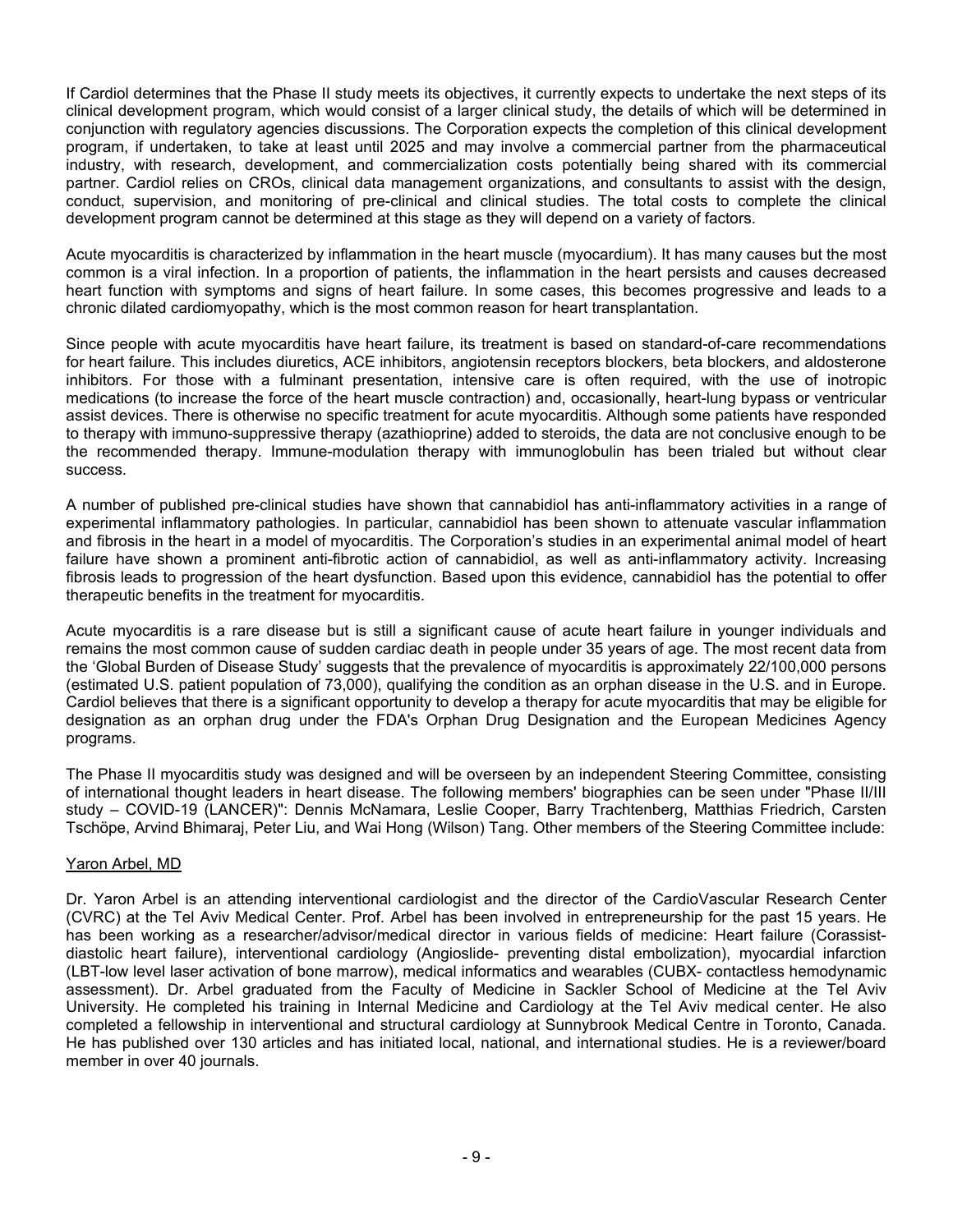# Edimar Bocchi, MD

Dr. Edimar Alcides Bocchi trained as a cardiologist at the Heart Institute (InCor) Of São Paulo University Medical School and obtained his PhD at the São Paulo University Medical School. Currently, he serves as the Head of Heart Failure Clinics and Heart Failure Team at Heart Institute (Incor) of Hospital das Clinicas of São Paulo University Medical School. His areas of clinical and research interest include heart failure, Chagas heart disease, cardiooncology, heart transplantation, and exercise in heart failure. He is one of the founders of the Department of Heart Failure of the Brazilian Society of Cardiology. It is a pioneer in the development of heart transplantation in Chagasic cardiomyopathy; nitric oxide and phosphodiesterase type 5 inhibitors in heart failure. Dr. Bocchi is an author of more than 500 publications in peer-reviewed journals, contributed to 70 book chapters, and serves as the national coordinator for several randomized clinical trials, including the BELIEF, COMMANDER, SHIFT, RAD 2401, VICTORIA, DETERMINE, and EMPEROR Trials . Main investigator of the REMADHE trial and group leader of the trial CECCY.

# *Scientific Advisory Board*

## Paul M. Ridker, MD, MPH

Dr. Ridker is director of the Center for Cardiovascular Disease Prevention, a translational research unit at Brigham and Women's Hospital (BWH), Boston. A cardiovascular medicine specialist, he is also the Eugene Braunwald Professor of Medicine at Harvard School of Medicine (HMS). Dr. Ridker received his medical degree from HMS and then completed an internal medicine residency and a cardiology fellowship at BWH. Dr. Ridker is board certified in internal medicine. His clinical interests include coronary artery disease and the underlying causes and prevention of atherosclerotic disease. Dr. Ridker is the author of over 900 peer-reviewed publications and reviews, 64 book chapters, and six textbooks related to cardiovascular medicine. His primary research focus has involved inflammatory mediators of heart disease and the molecular and genetic epidemiology of hemostasis and thrombosis, with particular interests in biomarkers for coronary disease, "predictive" medicine, and the underlying causes and prevention of atherosclerotic disease. Notably, Dr. Ridker has been the Principal Investigator or Study Chairman of several large international trials that have demonstrated the role of inflammation in the genesis and management of coronary artery disease. He was included in TIME magazine's list of 100 most influential people of 2004, and between the years 2000 and 2010, Dr. Ridker was among the ten most often cited researchers in cardiovascular medicine worldwide. Amongst many other honors, he received the American Heart Association Distinguished Scientist Award in 2013, gave the Braunwald Lecture of the American College of Cardiology in 2019, was awarded the Gotto Prize for Atherosclerosis Research from the International Atherosclerosis Society in 2021, and is an elected Member of the National Academy of Medicine (USA).

## Bruce McManus, PhD, MD

Dr. McManus is Professor Emeritus, Department of Pathology and Laboratory Medicine, the University of British Columbia. He has served as CEO, Centre of Excellence for Prevention of Organ Failure (PROOF Centre), Director, UBC Centre for Heart Lung Innovation, and Scientific Director, Institute of Circulatory and Respiratory Health, CIHR. Dr. McManus received BA and MD degrees (University of Saskatchewan), an MSc (Pennsylvania State University), and a PhD (University of Toledo). He pursued post-doctoral fellowships at the University of California, Santa Barbara (Environmental Physiology) and at the National Heart, Lung, and Blood Institute, Bethesda, MD (Cardiovascular & Pulmonary Pathology), and residency training at the Peter Bent Brigham Hospital, Harvard University (Internal Medicine and Pathology). Dr. McManus' investigative passion relates to mechanisms, consequences, detection and prevention of injury and aberrant repair in inflammatory diseases of the heart and blood vessels. He has had a longstanding interest in the diagnosis and management of acute viral myocarditis. His life's scholarship is reflected in more than 400 original peer-reviewed publications, over 60 chapters, and several books. He is an extraordinary mentor. Dr. McManus has been widely appreciated for his research, mentoring, and leadership contributions to the health sciences. Amongst many awards and honors, Dr. McManus received the prestigious Max Planck Research Award in 1991, was elected a Fellow of the Royal Society of Canada in 2002, was appointed a Member of the Order of Canada in 2018, and to the Order of British Columbia the following year.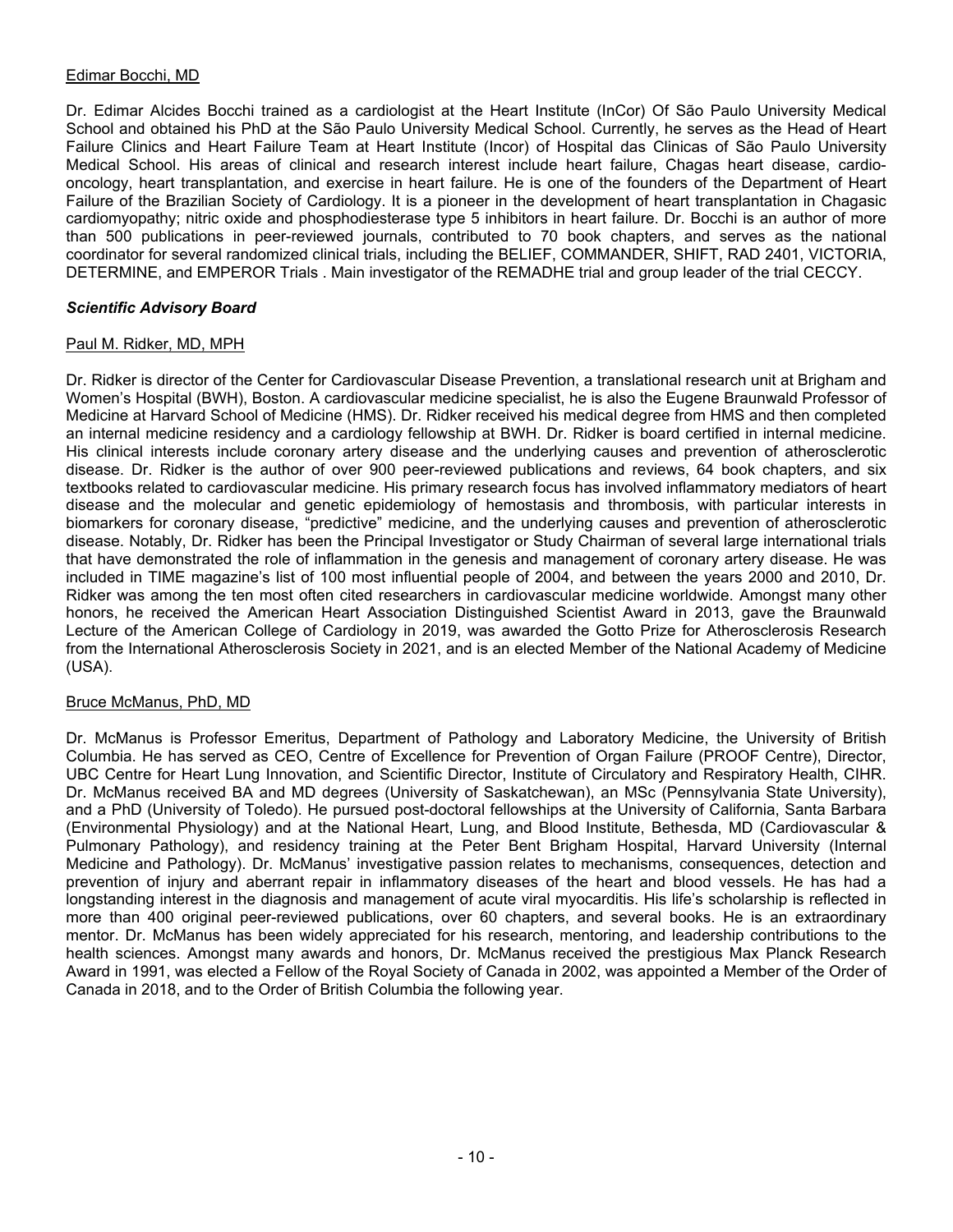## Joseph A. Hill, MD, PhD

Dr. Hill is Professor of Internal Medicine and Molecular Biology, Chief of Cardiology at UT Southwestern Medical Center, Dallas, TX, and Director of the Harry S. Moss Heart Center. Dr. Hill holds both the James T. Willerson, MD, Distinguished Chair in Cardiovascular Diseases, and the Frank M. Ryburn Jr. Chair in Heart Research. He graduated from Duke University with MD and PhD degrees in 1987. His PhD dissertation research was in the field of cardiac ion channel biophysics. Dr. Hill then worked for five years as a postdoctoral fellow at the Institut Pasteur in Paris studying central and peripheral nicotinic receptors. He next completed an internal medicine internship and residency, as well as a clinical cardiology fellowship, at the Brigham and Women's Hospital, Harvard Medical School. He served on faculty at the University of Iowa for five years before moving in 2002 to the UT Southwestern. Dr. Hill's research examines molecular mechanisms of structural, functional, metabolic, and electrophysiological remodeling in cardiac hypertrophy and heart failure. He has served on many NIH panels and committees and delivered numerous invited lectures in the U.S. and around the world. Dr. Hill has received many recognitions and awards, including election to the Association of American Professors and the 2018 Research Achievement Award from the International Society for Heart Research. For the past six years, Dr. Hill has been the Editor-in-Chief of the prestigious American Heart Association journal *Circulation*.

# **Outlook**

The Corporation expects that the March 31, 2022 working capital of \$68,577,096 will be sufficient to fund operations and capital requirements into 2024.

During the next 12 months, the Corporation is positioned to achieve the following corporate milestones. The timelines for reaching these milestones may be adversely impacted by the current COVID-19 pandemic (see "Risk Factors - COVID-19 pandemic" below).

- Complete patient recruitment of 422 subjects in the *LANCER* trial, subject to the manner in which the pandemic evolves as well as vaccine uptake, compliance, and effectiveness;
- Commence patient enrollment in an international Phase II acute myocarditis clinical trial;
- Complete pre-clinical development of cannabidiol for subcutaneous administration.

# **Use of Offering Proceeds**

The Corporation may reallocate the net offering proceeds from time to time depending upon our growth strategy relative to market and other conditions in effect at the time. Until we expend the net offering proceeds, we will hold them in cash and/or invest them in short-term, interest-bearing, investment-grade securities.

A comparison between the projected use of proceeds for the two-year period subsequent to closing the offering, as disclosed in the Corporation's prospectus dated May 26, 2020, and spending from June 4, 2020 (offering closing date) to March 31, 2022 is as follows:

| <b>Use of Proceeds</b>                     | Amountl   | <b>Spent</b> | Remaining |
|--------------------------------------------|-----------|--------------|-----------|
| Clinical Trials (Phase I and Phase II/III) | 6,400,000 | 6,400,000    |           |
| Pre-clinical studies                       | 900,000   | 900,000      |           |
| <b>Product Development</b>                 | 1,100,000 | 350,230      | 749,770   |
| Marketing & Business Development           | 900,000   | 94,897       | 805,103   |

A comparison between the projected use of proceeds for the two-year period subsequent to closing the offering, as disclosed in the Corporation's prospectus dated April 30, 2021, and spending from May 12, 2021 (offering closing date) to March 31, 2022 is as follows:

| lUse of Proceeds                                     | Amountl   | <b>Spent</b> | <b>Remaining</b> |
|------------------------------------------------------|-----------|--------------|------------------|
| Phase II/III Clinical Trials in Acute Myocarditis    | 6,500,000 | 1,733,276    | 4,766,724        |
| Pre-clinical studies                                 | 1,500,000 | 783.909      | 716.091          |
| Research and Development of Subcutaneous Formulation | 4.000.000 |              | 4.000.000        |

A comparison between the projected use of proceeds for the two-year period subsequent to closing the offering, as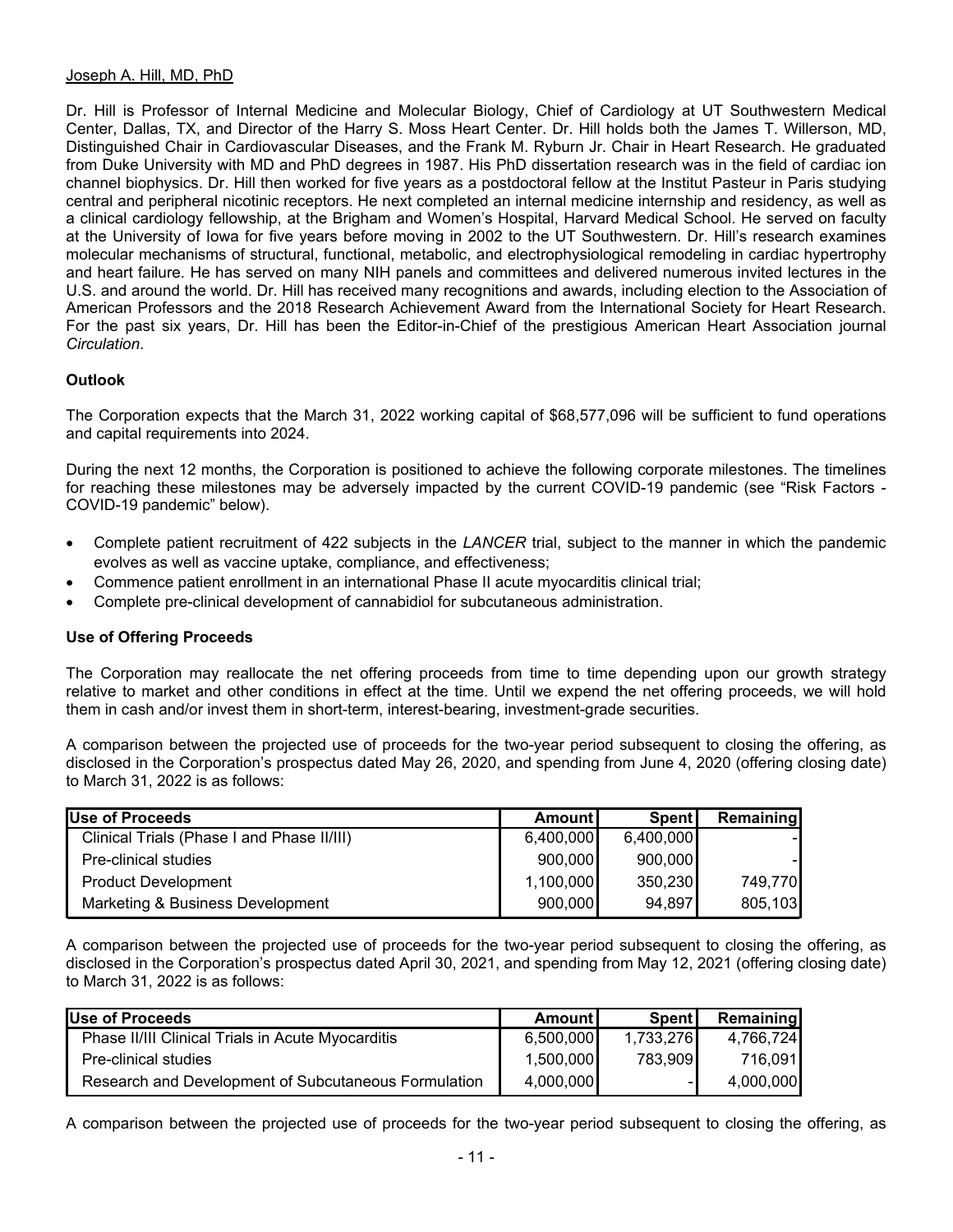disclosed in the Corporation's prospectus dated November 3, 2021, and spending from November 5, 2021 (offering closing date) to March 31, 2022 is as follows (figures in the below "Amount" column are translated to CAD from USD at a rate of 1.25):

| <b>Use of Proceeds</b>                        | Amount    | <b>Spent</b> | Remaining |
|-----------------------------------------------|-----------|--------------|-----------|
| <b>LANCER Study</b>                           | 4,991,800 | 436,146      | 4,555,654 |
| Phase II Clinical Trials in Acute Myocarditis | 3,993,440 |              | 3,993,440 |
| Subcutaneous Development                      | 2,995,080 |              | 2,995,080 |
| Development of Additional Orphan Program      | 3,993,440 | 61,913       | 3,931,527 |
| Discovery Research                            | 9,983,600 |              | 9,983,600 |

# **Summary of Quarterly Results**

The Corporation's quarterly information in the table below is prepared in accordance with IFRS.

|                                   | <b>Total</b>           | <b>Profit or (Loss)</b> |                                     | <b>Total</b>          |
|-----------------------------------|------------------------|-------------------------|-------------------------------------|-----------------------|
| <b>Three Months Ended</b>         | <b>Revenue</b><br>(\$) | Total $(\$)$            | Per Share <sup>(9)</sup><br>$($ \$) | <b>Assets</b><br>(\$) |
| March 31, 2022 <sup>(1)</sup>     | nil                    | (8,954,095)             | (0.14)                              | 79,432,326            |
| December 31, 2021 <sup>(2)</sup>  | nil                    | (6, 257, 462)           | (0.11)                              | 87,876,128            |
| September 30, 2021(3)             | nil                    | (9,909,991)             | (0.23)                              | 31,731,649            |
| June 30, 2021 <sup>(4)</sup>      | 78,760                 | (6,560,943)             | (0.16)                              | 36,749,684            |
| March 31, 2021 <sup>(5)</sup>     | nil                    | (8,909,848)             | (0.26)                              | 21,097,832            |
| December 31, 2020 <sup>(6)</sup>  | nil                    | (9,666,527)             | (0.15)                              | 15,893,181            |
| September 30, 2020 <sup>(7)</sup> | nil                    | (4, 401, 243)           | (0.13)                              | 24,455,341            |
| June 30, 2020 <sup>(8)</sup>      | nil                    | (3,624,518)             | (0.13)                              | 27,421,000            |

## Note:

- 1. Net loss of \$8,954,095 included general and administration of \$5,940,952 and research and development of \$3,847,527. These are partially offset by the gain on the change in derivative liability of \$2,132,517 at March 31, 2022.
- 2. Net loss of \$6,257,462 included general and administration of \$9,569,839 and research and development of \$3,527,834. These are partially offset by the gain on the change in derivative liability of \$4,916,304 at December 31, 2021.
- 3. Net loss of \$9,909,991 included general and administration of \$7,571,515 and research and development of \$2,592,094.
- 4. Net loss of \$6,560,943 included general and administration of \$4,430,388 and research and development of \$2,071,681.
- 5. Net loss of \$8,909,848 included general and administration of \$6,301,398 and research and development of \$2,678,812.
- 6. Net loss of \$9,666,527 included research and development of \$7,240,954 and general and administration of \$2,377,762.
- 7. Net loss of \$4,401,243 included general and administration \$2,494,297 and research and development of \$1,916,486.
- 8. Net loss of \$3,624,518 included general and administration of \$2,750,456 and research and development of \$833,536.
- 9. Basic and fully diluted.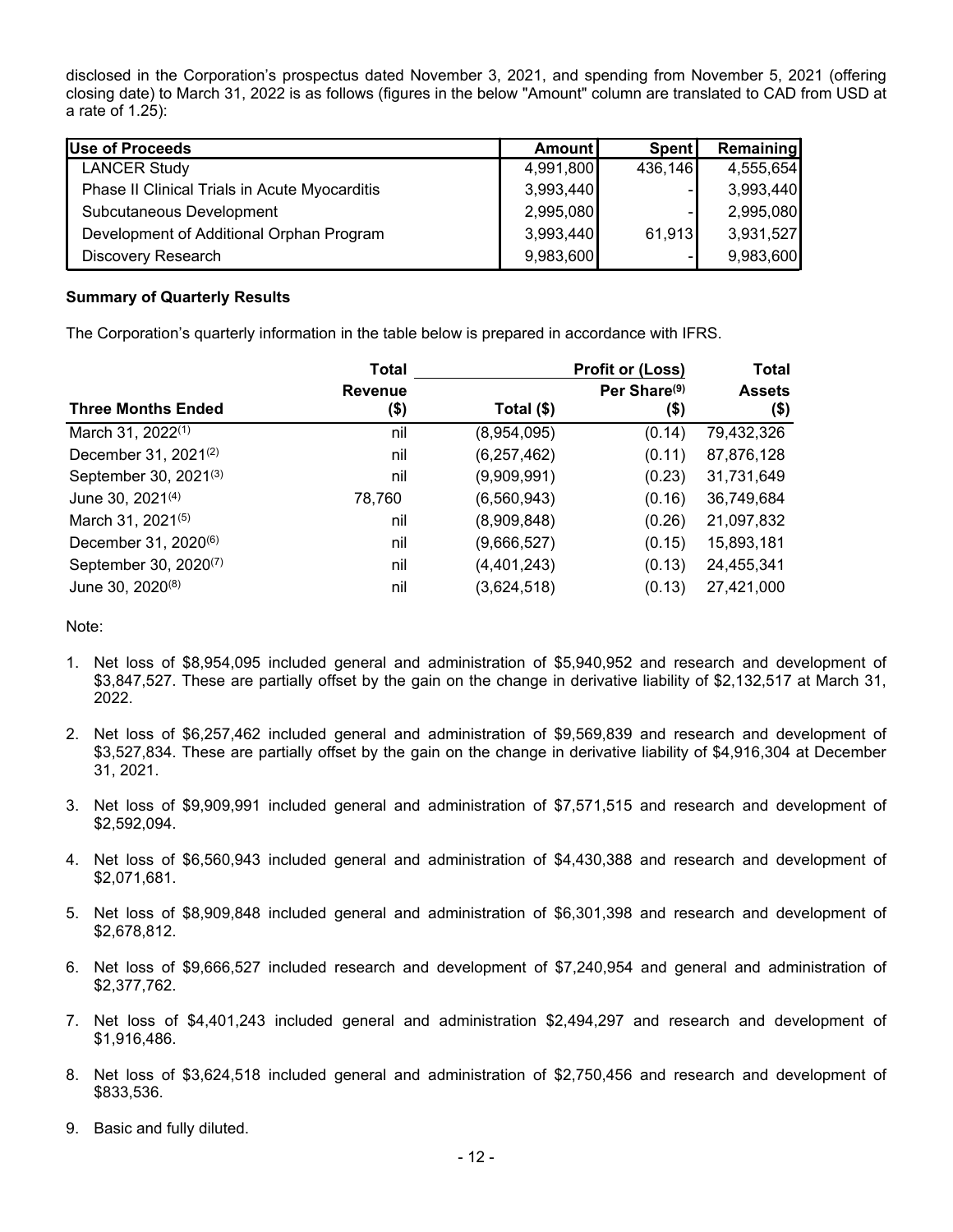# **Discussion of Operations**

## **Three months ended March 31, 2022, compared to the three months ended March 31, 2021**

For the three months ended March 31, 2022, the Corporation's net loss was \$8,954,095, compared to a net loss of \$8,909,848 for the three months ended March 31, 2021. The increase in net loss of \$44,247 is a result of the following:

- General and administration expense decreased to \$5,940,952 for the three months ended March 31, 2022, compared to \$6,301,398 for the three months ended March 31, 2021. During the three months ended March 31, 2022, the Corporation's operations increased significantly due to clinical trials in progress, as well as additional pre-clinical research. However, the decrease when compared to 2021 is due to non-cash share-based compensation, as well as additional spending on legal and investor relations to support the imminent financing that occurred in Q2 2021.
- Research and development increased to \$3,847,527 for the three months ended March 31, 2022, compared to \$2,678,812 for the three months ended March 31, 2021. During the three months ended March 31, 2022, the Corporation incurred increased research and development costs related to basic science, pre-clinical studies, and clinical studies, specifically relating to the Phase II/III COVID-19 trial.
- The net loss for the three months ended March 31, 2022, is partially offset by the gain on the change in derivative liability, based on the revaluation as at March 31, 2022, of \$2,132,517. There was no derivative liability during the three months ended March 31, 2021.

## **Capital Management**

The Corporation manages its capital to ensure sufficient financial flexibility to achieve the ongoing business objectives including research activities, funding of future growth opportunities, and pursuit of acquisitions.

The Corporation monitors its capital structure and makes adjustments according to market conditions in an effort to meet its objectives given the current outlook of the business and industry in general. The Corporation may manage its capital structure by issuing new shares, repurchasing outstanding shares, adjusting capital spending, or disposing of assets. The capital structure is reviewed by Management and the Board of Directors on an ongoing basis.

The Corporation considers its capital to be total equity, comprising share capital, warrants, and contributed surplus, less accumulated deficit, which at March 31, 2022 totaled \$69,214,016 (December 31, 2021 – \$76,238,075).

The Corporation manages capital through its financial and operational forecasting processes. The Corporation reviews its working capital and forecasts its future cash flows based on operating expenditures, and other investing and financing activities. The forecast is updated based on activities related to its research programs and reviewed with the Board of Directors of the Corporation.

The Corporation is not currently subject to any capital requirements imposed by a lending institution or regulatory body. The Corporation expects that its capital resources will be sufficient to discharge its liabilities as of the current statement of financial position date.

## **Off-Balance Sheet Arrangements**

As of the date of this MD&A, the Corporation does not have any off-balance sheet arrangements that have, or are reasonably likely to have, a current or future effect on the results of operations or financial condition of the Corporation, including, and without limitation, such considerations as liquidity and capital resources.

## **Liquidity and Financial Position**

At March 31, 2022, Cardiol had \$74,843,859 in cash and cash equivalents (December 31, 2021 – \$83,899,070).

At March 31, 2022, accounts payable and accrued liabilities were \$5,582,467 (December 31, 2021 – \$4,859,352). The Corporation's cash and cash equivalents balances as at March 31, 2022 and December 31, 2021 are sufficient to pay these liabilities.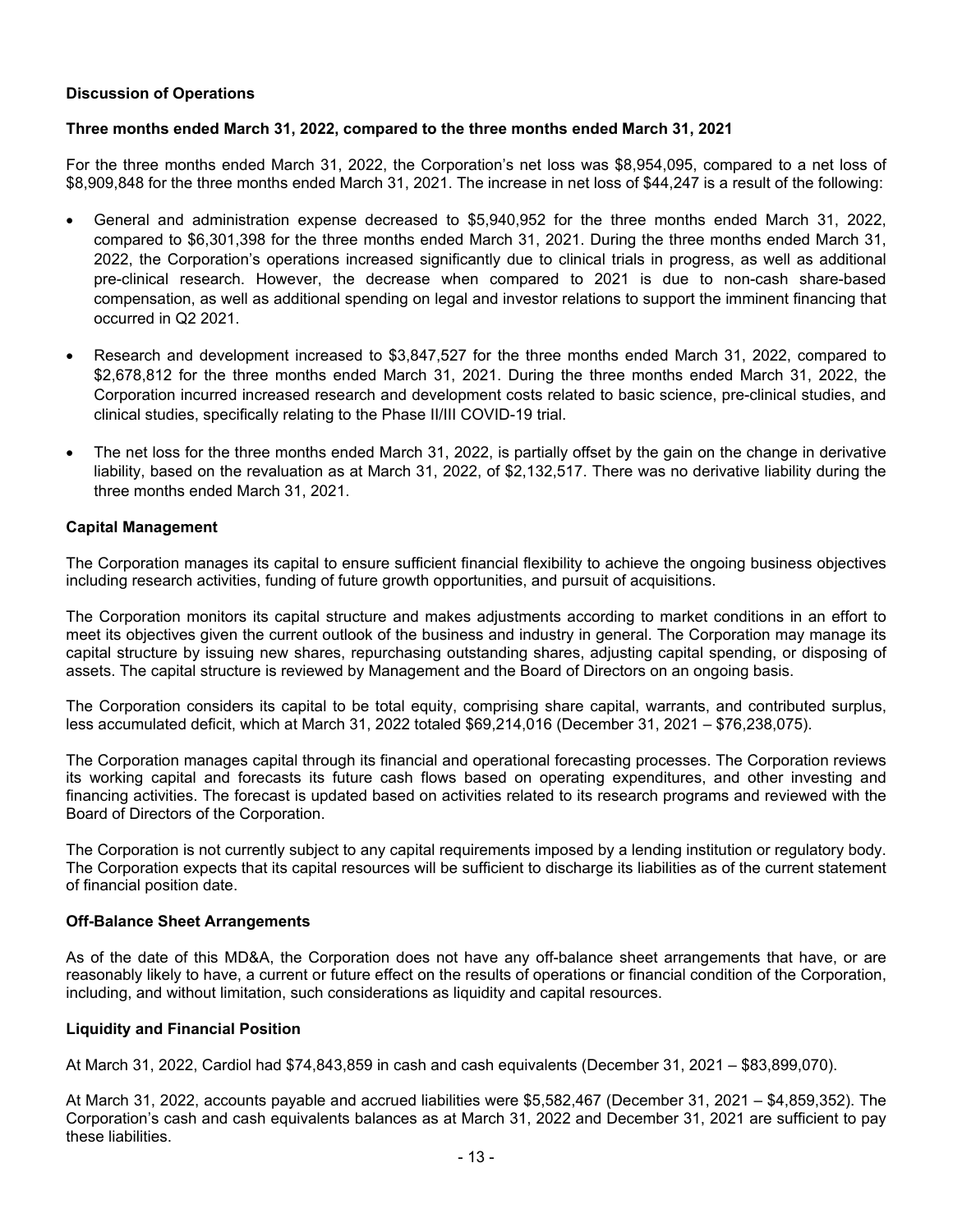The Corporation currently has no operating revenues and therefore must utilize its funds from financing transactions to maintain its capacity to meet ongoing operating activities.

As of March 31, 2022, December 31, 2021, and to the date of this MD&A, the cash resources of Cardiol are held with one Canadian chartered bank. The Corporation has no variable interest rate debt and its credit and interest rate risk is minimal. Accounts payable and accrued liabilities are short-term and non-interest bearing.

## **For the 2022 Fiscal Period**

Cash and cash equivalents used in operating activities were \$9,026,769 for the three months ended March 31, 2022. Operating activities were affected by a net loss of \$8,954,095 and the net change in non-cash working capital balances of \$73,549 offset partially by non-cash adjustments of \$146,223. Non-cash adjustments mainly consisted of \$1,066,394 for share-based compensation, \$(2,132,517) for change in derivative liability, and \$730,107 for research and development expenses to be settled through warrant exercises. Non-cash working capital was mainly the result of an increase in accounts payable and accrued liabilities of \$723,115, partially offset by an increase in prepaid expenses of \$570,692.

Cash and cash equivalents used in investing activities were \$15,463 for the three months ended March 31, 2022.

Cash and cash equivalents used in financing activities were \$12,979 for the three months ended March 31, 2022, as a result of lease liability payments.

# **Use of Working Capital**

As of March 31, 2022, Cardiol's working capital was \$68,577,096. Based on current projections, Cardiol believes that this amount is sufficient to meet its planned development activities into 2024 as described in the "Outlook" section above.

The Corporation has material commitments and obligations for cash resources set out below.

| <b>Contractual Obligations</b>           | Total<br>(\$) | Up to 1 year<br>(\$) | $1 - 3$ years<br>(\$) | $4 - 5$ years<br>(\$) | After 5<br>years<br>$($ \$) |
|------------------------------------------|---------------|----------------------|-----------------------|-----------------------|-----------------------------|
| Amounts payable and<br>other liabilities | 5,582,467     | 5.582.467            | Nil                   | Nil                   | Nil                         |
| Office lease $(1)$                       | 231,738       | 106.645              | 125,093               | Nil                   | Nil                         |
| Consulting agreements                    | 705,798       | 705,798              | $\blacksquare$        | Nil                   | Nil                         |
| Contract research                        | 1,614,187     | 1,614,187            | Nil                   | Nil                   | Nil                         |
| Total                                    | 8,134,190     | 8,009,097            | 125,093               | Nil                   | <b>Nil</b>                  |

Note:

(1) The Corporation has leased premises from third parties.

## **Related Party Transactions**

- a) The Corporation entered into the following transactions with related parties:
	- i. Included in research and development expense is \$340,479 for the three months ended March 31, 2022 (three months ended March 31, 2021 - \$593,799) paid to a company, Dalton Chemical Laboratories, Inc. operating as Dalton, that is related to a director (Peter Pekos). Mr. Pekos is also the CEO of Dalton. As at March 31, 2022, \$635,923 (December 31, 2021 - \$671,462) was owed to this company and this amount was included in accounts payable and accrued liabilities and \$1,971 (December 31, 2021 - \$12,402) was paid to this company and was included in prepaid expenses. Cardiol entered into an exclusive master services agreement with Dalton for the exclusive supply of pharmaceutical cannabidiol, and Cardiol has subcontracted the manufacturing of its drug product candidates to Dalton.
- b) Key management personnel are those persons having authority and responsibility for planning, directing, and controlling the activities of the Corporation directly or indirectly, including any Directors (executive and nonexecutive) of the Corporation. Remuneration of Directors and key management personnel of the Corporation,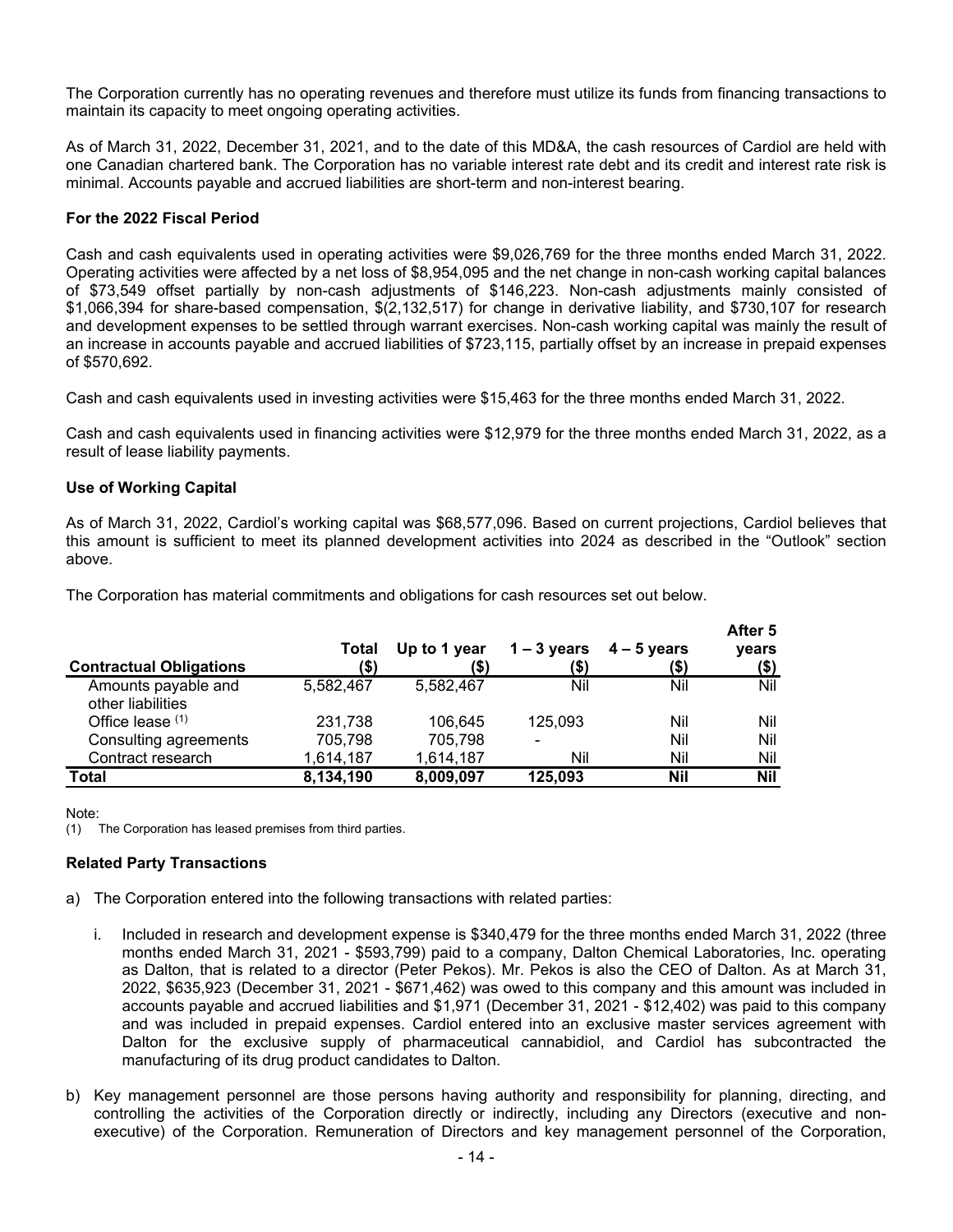|                       |                       | Three months ended Three months ended |
|-----------------------|-----------------------|---------------------------------------|
|                       | <b>March 31, 2022</b> | <b>March 31, 2021</b>                 |
|                       | (S)                   | (\$)                                  |
| Salaries and benefits | 862.328               | 833.119                               |
| Share-based payments  | 481,281               | 153.555                               |
|                       | 1,343,609             | 986.674                               |

As at March 31, 2022, \$3,359 (December 31, 2021 - \$46,488) was owed to key management personnel and this amount was included in accounts payable and accrued liabilities.

# **Critical Accounting Judgments, Estimates, and Assumptions**

The preparation of the Financial Statements requires Management to make certain estimates, judgments, and assumptions that affect the reported amounts of assets and liabilities at the date of the Financial Statements and reported amounts of expenses during the reporting period. Actual outcomes could differ from these estimates. The Financial Statements include estimates that, by their nature, are uncertain. The impacts of such estimates are pervasive throughout the Financial Statements and may require accounting adjustments based on future occurrences. Revisions to accounting estimates are recognized in the period in which the estimate is revised and future periods if the revision affects both current and future periods. These estimates are based on historical experience, current and future economic conditions, and other factors, including expectations of future events that are believed to be reasonable under the circumstances.

## **Critical accounting estimates**

Significant assumptions about the future that Management has made that could result in a material adjustment to the carrying amounts of assets and liabilities, in the event that actual results differ from assumptions made, relate to, but are not limited to, the following:

- The inputs used in the Black-Scholes valuation model that were based on unobservable assumptions when the Corporation was private at the time of issuance of the equity instruments (share price and volatility) in accounting for share-based payment transactions.
- the valuation of the derivative liability;
- The estimate of the percentage of completion of certain research and development agreements;
- The valuation of the income tax non-current asset would increase if there was virtual certainty that the tax benefit of net operating losses could be applied to future periods' taxable income; and
- Intangible assets are comprised of the exclusive global license. Intangible assets are initially stated at cost, less accumulated amortization and accumulated impairment losses. Intangible assets with finite useful lives are amortized over their estimated useful lives. The exclusive global license's useful life is nine years.

## **Critical accounting judgments**

- Management applied judgment in determining the functional currency of the Corporation as Canadian dollars;
- Management applied judgment in determining the Corporation's ability to continue as a going concern. The Corporation has incurred significant losses since inception. Management determined that a material going concern uncertainty does not exist due to the sufficient working capital to support their planned expenditure levels. Future financing may come from product sales, licensing arrangements, research and commercial development partnerships, government grants, and/or corporate finance arrangements;
- Management's assessment that no impairment exists for intangible assets, based on the facts and circumstances that existed during the period; and
- Management's assessment of the impact the novel coronavirus (COVID-19) pandemic will have on operations (see "Risk Factors - COVID-19 pandemic" below).

## **Share Capital**

Other than as described below, as of the date of this MD&A, there are no equity or voting securities of the Corporation outstanding, and no securities convertible into, or exercisable or exchangeable for, voting or equity securities of the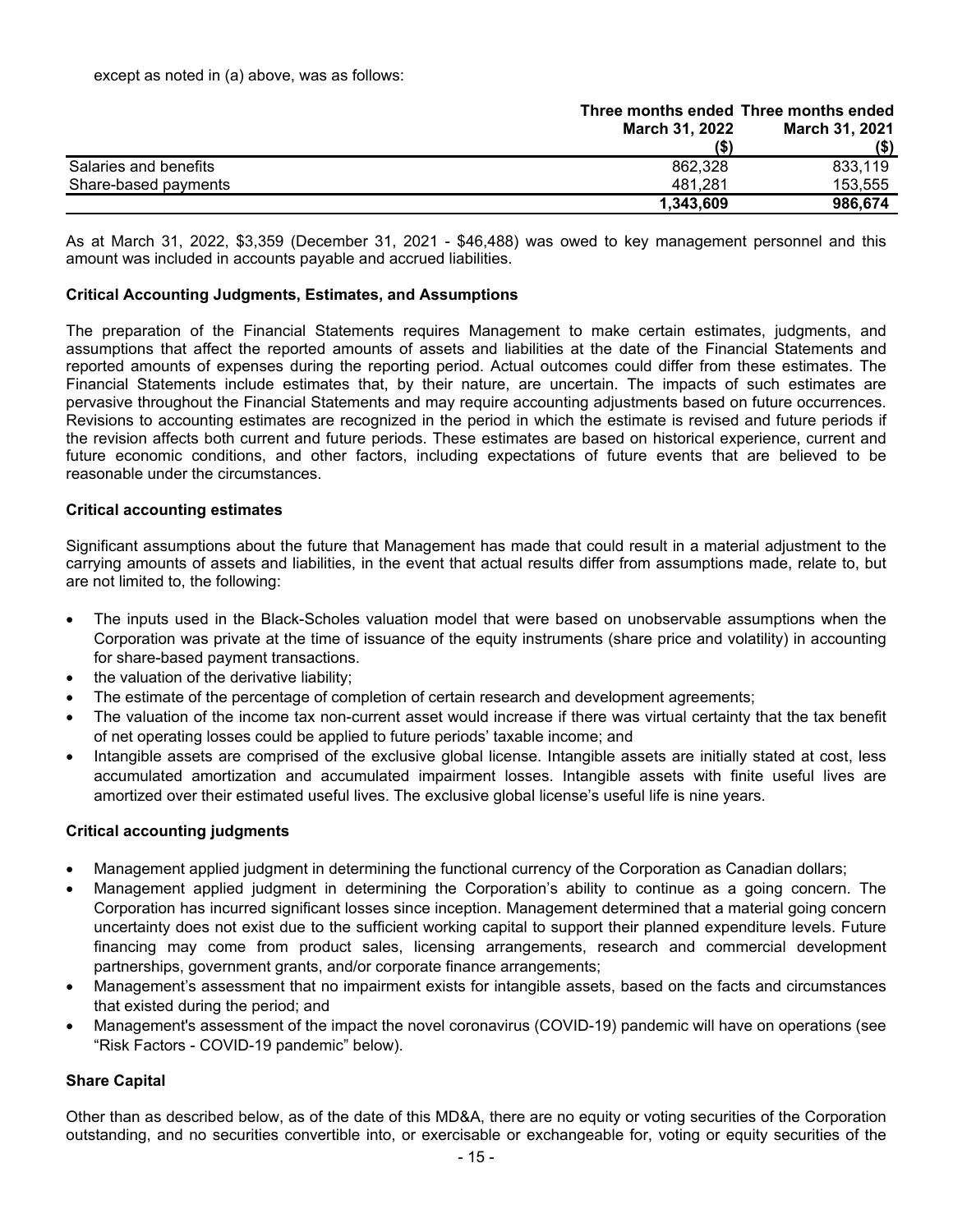# Corporation.

As of the date of this MD&A, the outstanding capital of the Corporation includes 61,927,999 issued and outstanding common shares, of which 50,000 common shares are subject to vesting of one-half on each of September 29, 2022 and March 29, 2023; 50,000 common shares are subject to vesting of one-half on each of May 17, 2022, and August 17, 2022; 1,020,000 Meros Special Warrants convertible automatically into common shares (upon the Corporation achieving the Meros Milestone) for no additional consideration pursuant to the Meros License Agreement; 400,000 common shares issuable to Dalton if Dalton meets certain performance objectives, and stock options, warrants and performance share units as shown below:

#### Stock Options

|                    | <b>Exercise</b> | <b>Options</b> | <b>Options</b> |
|--------------------|-----------------|----------------|----------------|
| <b>Expiry date</b> | price (\$)      | outstanding    | exercisable    |
| June 22, 2022      | 2.58            | 83,334         | 83,334         |
| February 8, 2023   | 4.56            | 416,666        | 416,666        |
| February 18, 2023  | 4.80            | 560,000        | 560,000        |
| February 22, 2023  | 4.46            | 130,000        | 130,000        |
| October 15, 2024   | 3.23            | 60,000         | 40,000         |
| December 2, 2024   | 4.08            | 60,000         | 40,000         |
| December 5, 2024   | 3.69            | 60,000         | 60,000         |
| February 23, 2025  | 3.54            | 81,800         | 81,800         |
| August 16, 2025    | 5.00            | 200,000        | 200,000        |
| August 19, 2025    | 2.12            | 100,000        | 33,333         |
| August 30, 2025    | 5.00            | 480,000        | 480,000        |
| October 7, 2025    | 2.90            | 35,000         | 11,667         |
| December 2, 2025   | 2.59            | 130,000        | 43,333         |
| January 2, 2026    | 4.30            | 150,000        | 150,000        |
| January 24, 2026   | 5.34            | 60,000         | 60,000         |
| March 29, 2026     | 4.51            | 400,000        | 133,333        |
| April 1, 2026      | 5.77            | 140,000        | 140,000        |
| April 4, 2026      | 5.42            | 60,000         | 60,000         |
| May 12, 2026       | 3.00            | 75,000         | 50,000         |
| June 5, 2026       | 3.26            | 60,000         |                |
| August 16, 2026    | 3.26            | 60,000         |                |
| August 24, 2026    | 3.81            | 140,000        | 25,000         |
| September 13, 2026 | 4.88            | 55,000         |                |
| December 8, 2026   | 2.65            | 380,000        |                |
| December 8, 2026   | 3.59            | 325,000        |                |
| January 11, 2027   | 2.18            | 220,000        |                |
| March 14, 2027     | 2.07            | 60,000         |                |
| <b>Total</b>       |                 | 4,581,800      | 2,798,466      |

## Warrants

| <b>Expiry date</b> | <b>Exercise</b><br>price (\$) | <b>Warrants</b><br>outstanding |
|--------------------|-------------------------------|--------------------------------|
| August 31, 2022    | 4.00                          | 824,000                        |
| May 12, 2024       | 4.60                          | 3,453,178                      |
| November 5, 2024   | $3.75^{(1)}$                  | 8,175,000                      |
| <b>Total</b>       |                               | 12,452,178                     |

(1) Exercise price denoted in USD.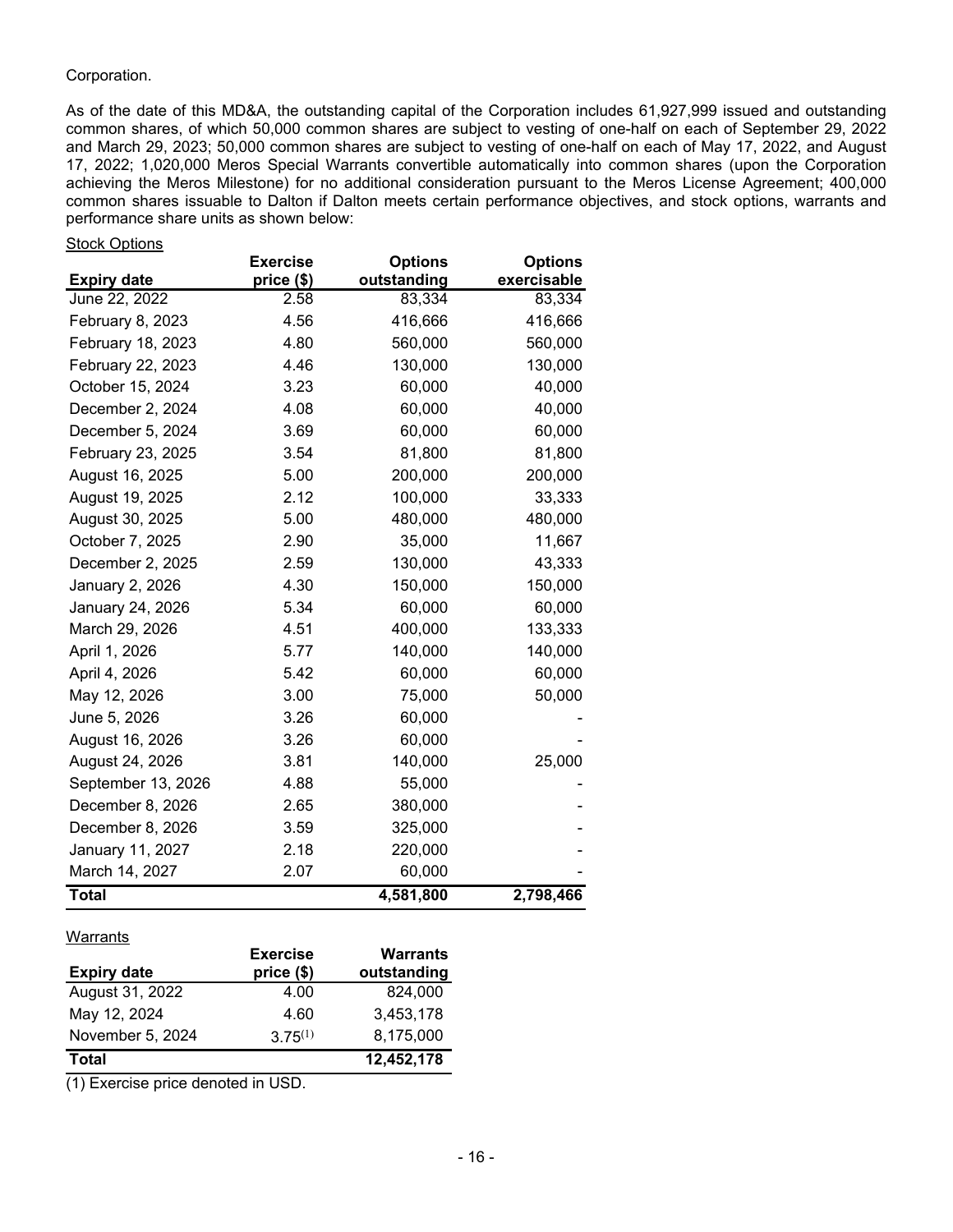## Performance Share Units and Other Share-Awards

The Corporation granted 1,200,000 performance share units ("PSU") to certain consultants in November 2021. Each PSU entitles the holder to one common share. The PSUs contain vesting conditions that are performance-based and are set to expire on June 30, 2022.

# **Financial Instruments**

# **Recognition**

The Corporation recognizes a financial asset or financial liability on the statement of financial position when it becomes party to the contractual provisions of the financial instrument. Financial assets are initially measured at fair value and are derecognized either when the Corporation has transferred substantially all the risks and rewards of ownership of the financial asset, or when cash flows expire. Financial liabilities are initially measured at fair value and are derecognized when the obligation specified in the contract is discharged, cancelled, or has expired.

A write-off of a financial asset (or a portion thereof) constitutes a derecognition event. A write-off occurs when the Corporation has no reasonable expectations of recovering the contractual cash flows on a financial asset.

## **Classification and Measurement**

The Corporation determines the classification of its financial instruments at initial recognition. Financial assets and financial liabilities are classified according to the following measurement categories:

- those to be measured subsequently at fair value, either through profit or loss ("FVTPL") or through other comprehensive income ("FVTOCI"); and,
- those to be measured subsequently at amortized cost.

The classification and measurement of financial assets after initial recognition at fair value depends on the business model for managing the financial asset and the contractual terms of the cash flows. Financial assets that are held within a business model whose objective is to collect the contractual cash flows, and that have contractual cash flows that are solely payments of principal and interest on the principal outstanding, are generally measured at amortized cost at each subsequent reporting period. All other financial assets are measured at their fair values at each subsequent reporting period, with any changes recorded through profit or loss or through other comprehensive income (which designation is made as an irrevocable election at the time of recognition).

After initial recognition at fair value, financial liabilities are classified and measured at either:

- amortized cost;
- FVTPL, if the Corporation has made an irrevocable election at the time of recognition, or when required (for items such as instruments held for trading or derivatives); or,
- FVTOCI, when the change in fair value is attributable to changes in the Corporation's credit risk.

The Corporation reclassifies financial assets when and only when its business model for managing those assets changes. Financial liabilities are not reclassified.

Transaction costs that are directly attributable to the acquisition or issuance of a financial asset or financial liability classified as subsequently measured at amortized cost are included in the fair value of the instrument on initial recognition. Transaction costs for financial assets and financial liabilities classified at fair value through profit or loss are expensed in profit or loss.

The Corporation's financial asset consists of cash and cash equivalents and accounts receivable, which are classified and measured at amortized cost. The Corporation's financial liabilities consist of accounts payable and accrued liabilities, and lease liability, which are classified and measured at amortized cost, and derivative liabilities which are classified and measured at FVTPL.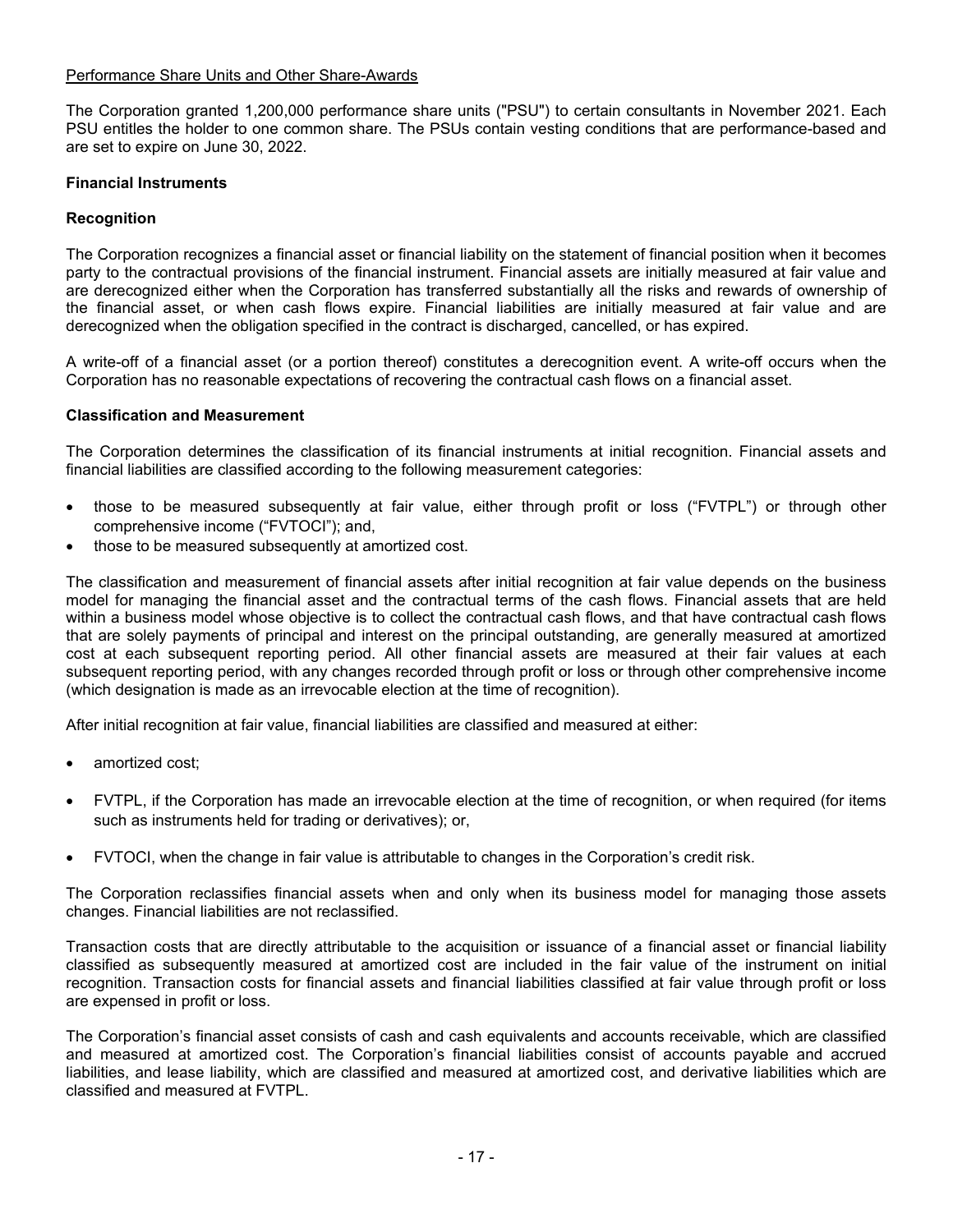# **Fair Value**

The Corporation provides information about its financial instruments measured at fair value at one of three levels according to the relative reliability of the inputs used to estimate the fair value. The hierarchy gives the highest priority to unadjusted quoted prices in active markets for identical assets or liabilities and the lowest priority to unobservable inputs. The three levels of the fair value hierarchy are as follows:

- Level 1: quoted prices (unadjusted) in active markets for identical assets or liabilities;
- Level 2: inputs other than quotes prices included in Level 1 that are observable for the asset or liability, either directly (i.e., as prices) or indirectly (i.e., derived from prices); and
- Level 3: inputs for the asset or liability that are not based on observable market data (unobservable inputs).

The Corporation's derivative liabilities are measured at fair value Level 3. No other financial instruments are measured at fair value.

# **Financial Instrument Risks**

The Corporation's activities expose it to a variety of financial risks: credit risk, liquidity risk, and market risk (including interest rate and foreign currency risk). These financial risks are in addition to the risks set out under "Risk Factors".

Risk management is carried out by the Corporation's Management team under policies approved by the Board of Directors. The Board of Directors also provides regular guidance for overall risk management.

There were no changes to credit risk, liquidity risk, or market risk for the 2022 Fiscal Period.

## **Credit risk**

Credit risk is the risk that one party to a financial instrument will cause a financial loss for the other party by failing to discharge an obligation. The Corporation's financial instruments that are exposed to concentrations of credit risk relate primarily to cash and cash equivalents and accounts receivable.

The Corporation mitigates its risk by maintaining its funds with large reputable financial institutions, from which Management believes the risk of loss to be minimal. Interest receivable relates to guaranteed investment certificates and cash balances held with large reputable financial institutions as well as trade receivables. The Corporation's Management considers that all the above financial assets are of good credit quality.

## **Liquidity risk**

Liquidity risk is the risk that the Corporation encounters difficulty in meeting its obligations associated with financial liabilities. Liquidity risk includes the risk that, as a result of operational liquidity requirements, the Corporation will not have sufficient funds to settle a transaction on the due date; will be forced to sell financial assets at a value which is less than what they are worth; or may be unable to settle or recover a financial asset. Liquidity risk arises from accounts payable and accrued liabilities and commitments. The Corporation limits its exposure to this risk by closely monitoring its cash flow.

## **Market risk**

Market risk is the risk of loss that may arise from changes in market factors, such as interest rates and foreign exchange rates.

## **(a) Interest rate risk**

The Corporation currently does not have any short-term or long-term debt that is variable interest bearing and, as such, the Corporation's current exposure to interest rate risk is minimal.

## **(b) Foreign currency risk**

Foreign exchange risk is the risk that the fair value or future cash flows of a financial instrument will fluctuate because of changes in the foreign exchange rates. The Corporation enters into foreign currency purchase transactions and has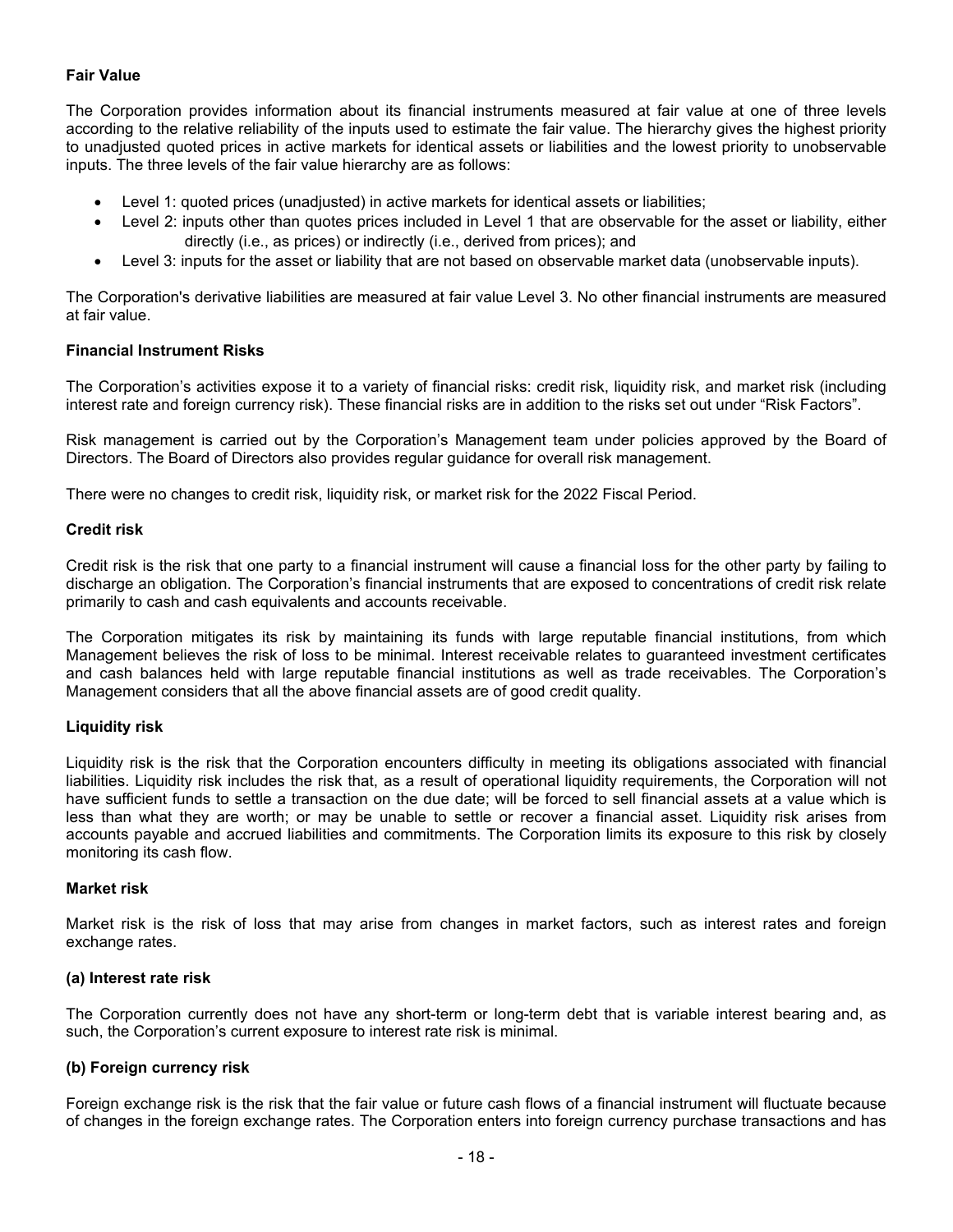assets that are denominated in foreign currencies and thus is exposed to the financial risk of earnings fluctuations arising from changes in foreign exchange rates and the degree of volatility of these rates. The Corporation does not currently use derivative instruments to reduce its exposure to foreign currency risk.

The Corporation holds balances in U.S. dollars which could give rise to exposure to foreign exchange risk. Sensitivity to a plus or minus 10% change in the foreign exchange rate of the U.S. dollar against the Canadian dollar would affect the reported loss and comprehensive loss by approximately \$5,431,000 (December 31, 2021 - \$5,875,000).

## **Commitments and Contingency**

(i) The Corporation has leased premises from third parties. The minimum committed lease payments as at March 31, 2022, which include the lease liability payments, are as follows:

| <b>Fiscal year</b> |   |         |
|--------------------|---|---------|
| 2022               |   | 79.840  |
| 2023               |   | 107.222 |
| 2024               |   | 44,676  |
| <b>Total</b>       | S | 231,738 |

(ii) The Corporation has signed various agreements with consultants to provide services. Under the agreements, the Corporation has the following remaining commitments.

#### **Fiscal year**

| .<br>2021 | 98<br>$\cdot$ $\cdot$ $\cdot$ $\cdot$ |
|-----------|---------------------------------------|
|           |                                       |

(iii) Pursuant to the terms of agreements with various other contract research organizations, the Corporation is committed for contract research services for 2022 at a cost of approximately \$1,614,187.

#### **Breakdown of Expensed Research and Development**

|                          | Three months ended Three months ended<br>March 31, 2022<br>(\$) | March 31, 2021<br>$($ \$) |
|--------------------------|-----------------------------------------------------------------|---------------------------|
| Contract research        | 3,276,166                                                       | 2,237,119                 |
| Wages                    | 252,985                                                         | 316,879                   |
| Supplies                 | 1,892                                                           | 5,127                     |
| Regulatory               | 144,647                                                         | 50,080                    |
| Share-based compensation | 171.837                                                         | 69,607                    |
|                          | 3,847,527                                                       | 2,678,812                 |

## **Breakdown of Intangible Assets**

|                                    | As at<br>March 31, 2022<br>(\$) | As at<br><b>December 31, 2021</b><br>(\$) |
|------------------------------------|---------------------------------|-------------------------------------------|
| Exclusive global license agreement | 767,228                         | 767,228                                   |
| Accumulated amortization           | (409,093)                       | (387, 982)                                |
| <b>Carrying value</b>              | 358,135                         | 379,246                                   |

## **Internal Controls Over Financial Reporting**

In accordance with National Instrument 52-109 – Certification of Disclosure in Issuers' Annual and Interim Filings, Management is responsible for establishing and maintaining adequate Disclosure Controls and Procedures ("DCP") and Internal Control Over Financial Reporting ("ICFR"). Management has designed DCP and ICFR based on the 2013 Internal Control Integrated Framework issued by the Committee of Sponsoring Organizations of the Treadway